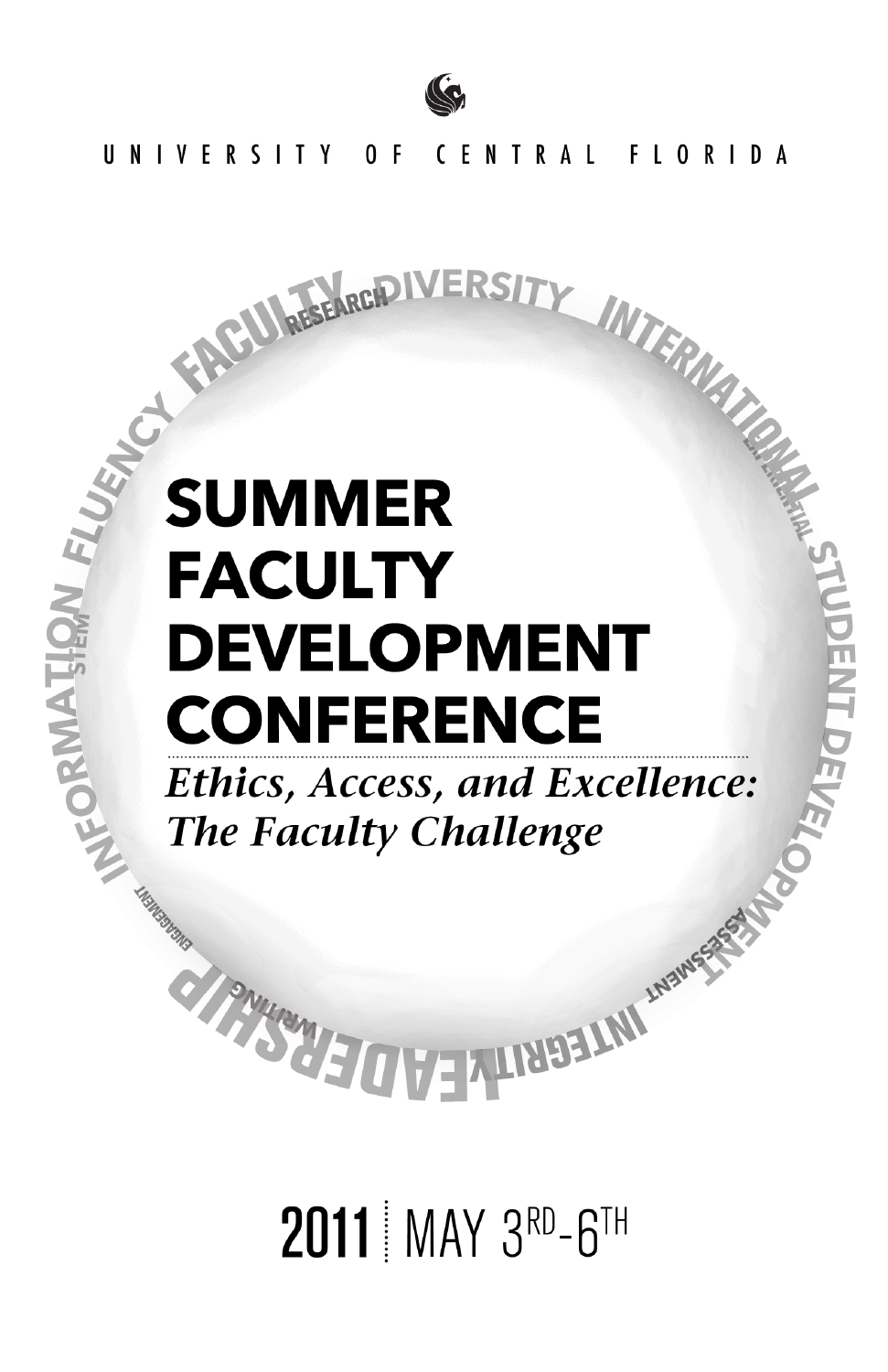## WELCOME

Welcome to the 2011 Summer Faculty Development Conference. Support staff from the Faculty Center, Diversity Initiatives, Information Fluency, International Studies, Service-Learning, Internships, Libraries, Office of Instructional Resources, Center for Distributed Learning, Operational Excellence, and Assessment Support will be available to assist you.

After the daily sessions have concluded, participants may use their track meeting rooms listed on page 3 to work on their projects or the following alternate rooms: CL1-107, 112, 113, 218, 219, 220, 301, 303, 307, 308, 309, 319, the Faculty Multimedia Center (202) or the Faculty Center (207).

Many thanks to the Summer Conference Planning Committee members for their contributions to this year's experience. Please contact any of them for help or suggestions.

- • *Melody Bowdon, Director, Karen L. Smith Faculty Center for Teaching and Learning*
- • *Sheri Dressler, Director, Office of Experiential Learning*
- • *Valarie King, Director, Office of Diversity Initiatives*
- • *Hank Lewis, Coordinator, Academic Support, Information Fluency Initiative*
- • *Eric Main, Assistant Director, Karen L. Smith Faculty Center for Teaching and Learning*
- • *Martha Marinara, Director, QEP/Information Fluency Initiative*
- • *Don Merritt, Interim Director, Office of Instructional Resources*
- • *Ryan Retherford, Coordinator for the Faculty Multimedia Center, Office of Instructional Resources*
- • *Meg Scharf, Associate Director for Public Services, UCF Libraries*
- • *Barbara Thompson, Assistant Director, Office of Diversity Initiatives*
- • *Kerry Welch, Associate Vice President, Student Development and Enrollment Services*
- • *Dianna (Dede) Wilson-Mosley, Assistant Director, International Studies*
- • *Kevin Yee, Assistant Director, Karen L. Smith Faculty Center for Teaching and Learning*
- • *Angel Carde Velez, Director, International Studies*
- • *Amy Zeh, Program Director for Service Learning, Office of Experiential Learning*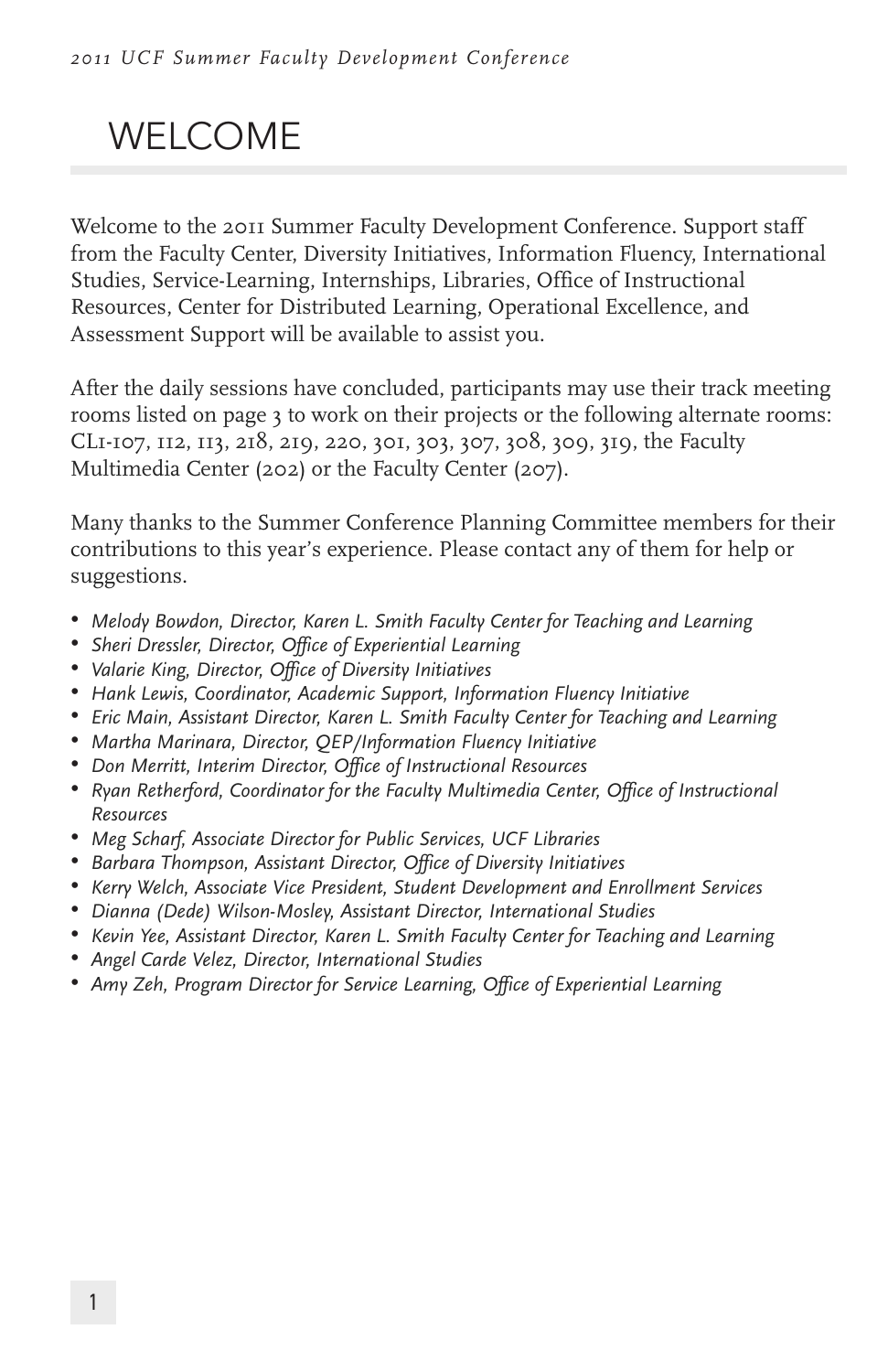## TUESDAY MAY 3

|   | <b>Coffee and Registration</b>                                                                                                                  | $8:00 - 8:30$ |
|---|-------------------------------------------------------------------------------------------------------------------------------------------------|---------------|
|   |                                                                                                                                                 | CL1-121       |
|   | Welcome                                                                                                                                         | 8:30-9:00     |
|   |                                                                                                                                                 | CL1-121       |
|   | <b>Plenary Session: UCF Ethics Bowl</b>                                                                                                         | 9:00-10:30    |
|   | Moderator: Michael Strawser<br>Panelists: Kevin Dupree, Jessica Fears, Alexander Kaplan, Ramon Lopez,<br>Stephen Oldham, and Catherine Perrault | CL1-121       |
|   | <b>Ethics Bowl Debrief</b>                                                                                                                      | 10:30-10:45   |
|   |                                                                                                                                                 |               |
|   | <b>Break</b>                                                                                                                                    | 10:45         |
|   | <b>Track Meetings</b>                                                                                                                           | $11:00-12:00$ |
|   | A Diversity Initiatives                                                                                                                         | CL1-122       |
|   | <b>B</b> Experiential Learning and Internship                                                                                                   | $CI 1-109$    |
|   | C Faculty Center for Teaching and Learning                                                                                                      | $CL1-121$     |
|   | D Information Fluency                                                                                                                           | CL1-113       |
| E | <b>International Studies</b>                                                                                                                    | CL1-212       |
|   | F Service-Learning                                                                                                                              | CL1-105       |
| G | <b>Student Development and Enrollment Services</b>                                                                                              | $CI 1-103$    |
|   | <b>H</b> STEM Education                                                                                                                         | $CI 1-117$    |
|   | Writing Across the Curriculum                                                                                                                   | $CI 1-119$    |
|   | Lunch on Your Own                                                                                                                               | 12:00-1:00    |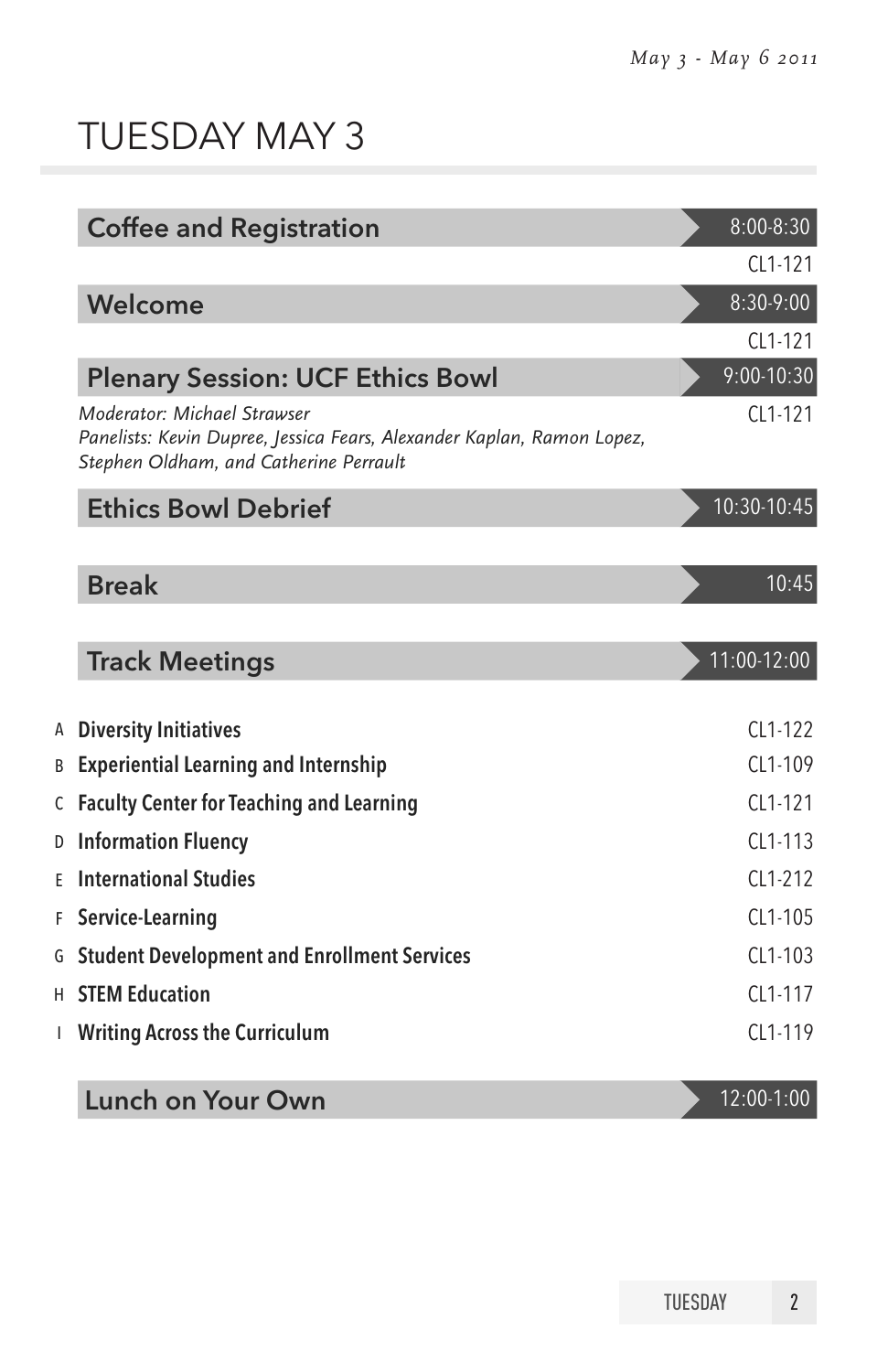#### **Concurrent Sessions** 1:00-2:00

#### A1 Assessing Student Performance in the Classroom and Beyond CL1-218

*Melody Bowdon, Faculty Center for Teaching and Learning; Tace Crouse, Academics Affairs* This interactive workshop is a good starting place for conference participants developing new classes, course sequences, or programs. The discussion will help you to create effective student learning objectives or strengthen your existing ones. We will also discuss the importance of identifying appropriate formative and summative assessments to evaluate student learning.

#### A2 What Would it Look Like to Teach This Course Online? Comparing Online and F2F Pedagogies  $C11-220$

#### *Kelvin Thompson, Center for Distributed Learning*

If you've considered teaching online but were unsure how your teaching style, instructional strategies, or assignments would translate online, come discuss your ideas with us. This session is a great jumping off point for online course development projects.

#### A3 LEGACY Leadership and Mentoring Program CL1-122

#### *Lynnsey Hicks, Office of Diversity Initiatives*

The LEGACY Leadership and Mentoring Program was created to develop leadership, aid in retention and success, and assist students in reaching their personal, academic, and career goals by uniting underrepresented sophomore, junior, and senior students with a mentor at the University of Central Florida and/or the surrounding community. Please join us to learn more about this successful mentoring initiative.

#### A4 Lessons from Impressionism: Enhanced Student Learning Through Internationalization CL1-212

*Angel Carde Velez & Dede Wilson-Mosley, International Studies* Discussion about current and potential UCF internationalization activities and how to blend them into a coherent strategy to enhance student learning.

#### A5 Service-Learning: Nuts & Bolts CL1-105

*Terry Thaxton, College of Arts and Humanities; Amy Zeh, Service-Learning* This session is a primer for newcomers to service-learning or for faculty who want to refresh their knowledge of service-learning fundamentals. Come and hear what service-learning is all about and how it might fit with your curriculum.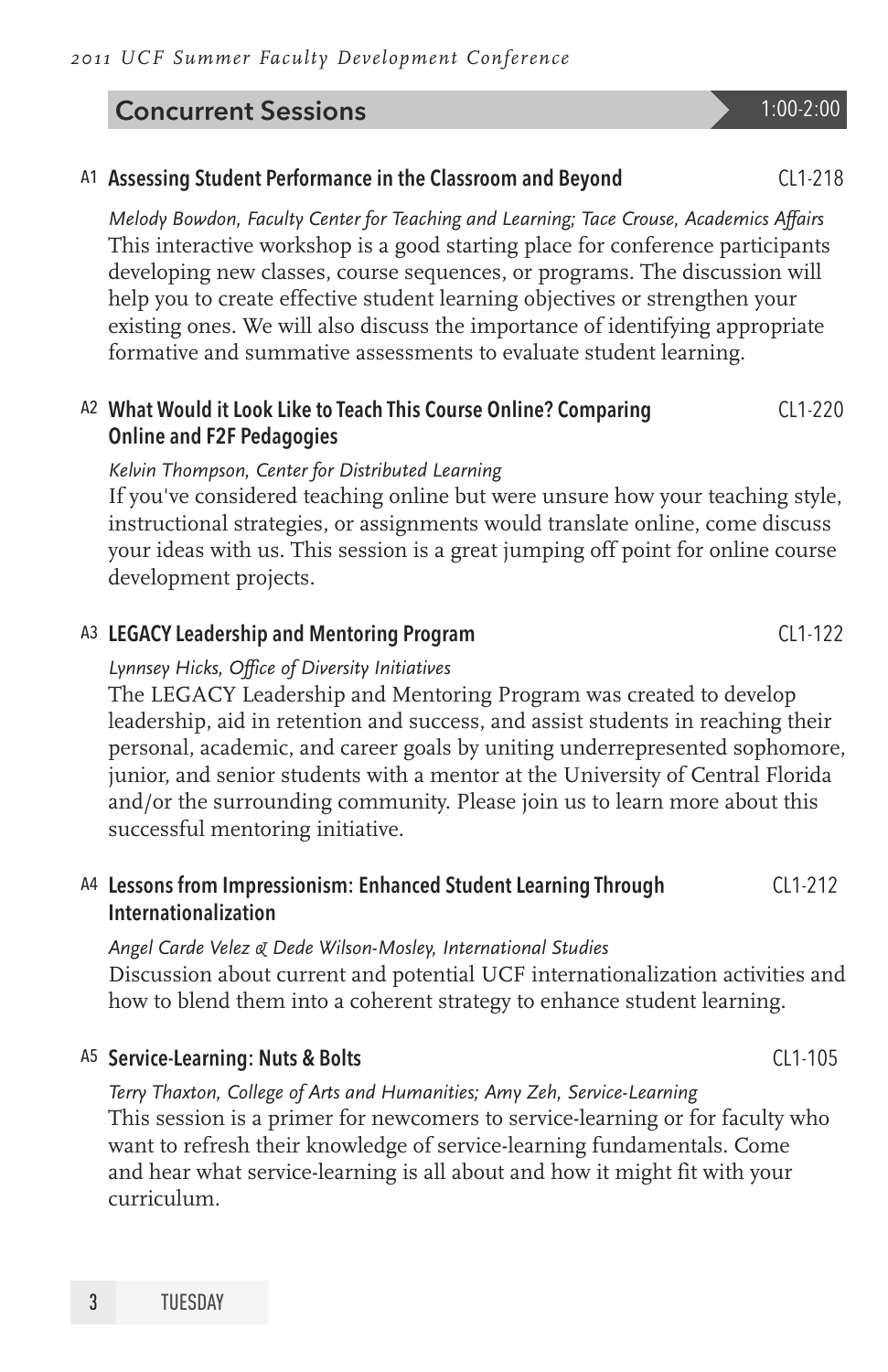### A6 Understanding the Unique Needs of Student Veterans Theorem CL1-103

*Jill Cooley, Counseling Center; Brian Boyd & Paul Viau, Registrar's Office* Transition to college can be extremely challenging for veterans. Striving to offer a welcoming environment for our returning veterans, colleges and universities will typically offer services to assist them with student services like admission, financial aid, and certification for their military benefits. However, it is important to consider how the past experiences and unique stressors to these service men and women, including post-traumatic stress disorder, may affect their learning needs in the classroom. This discussion will explore the unique learning needs of student veterans and related issues with classroom dynamics. This will help instructors partner with the university community to enhance the overall university experience for our student veterans.

#### A7 Introduction to the New University-Wide Engagement Survey CL1-219

*Sheri Dressler, Office of Experiential Learning*

We will review a new engagement survey that will be available to help all faculty track involvement in and impact of community-based projects.

### A8 GEP Assessment Team Kick-Off Meeting CL1-318

This meeting will bring together GEP coordinators from around campus to discuss tracking assessment results, developing or revising plans, and managing the assessment process. For coordinators only.

### A9 Twitter Talk CL1-121

*Kevin Yee, Faculty Center for Teaching and Learning*

Learn the basics of this social media tool. While Twitter is usually thought of as "microblogging", it can be used effectively for "backchannel" conversations in large classes or contexts like a conference. #FacSumFun

| <b>Project Development Time</b>                                                                                                                  | $2:00-4:30$       |
|--------------------------------------------------------------------------------------------------------------------------------------------------|-------------------|
|                                                                                                                                                  | various locations |
| <b>Grading Party</b>                                                                                                                             | $3:30-7:00$       |
| Join your colleagues in the Faculty Center for Teaching and<br>Learning for refreshments and company while you make<br>progress on your grading. | $CI 1-207$        |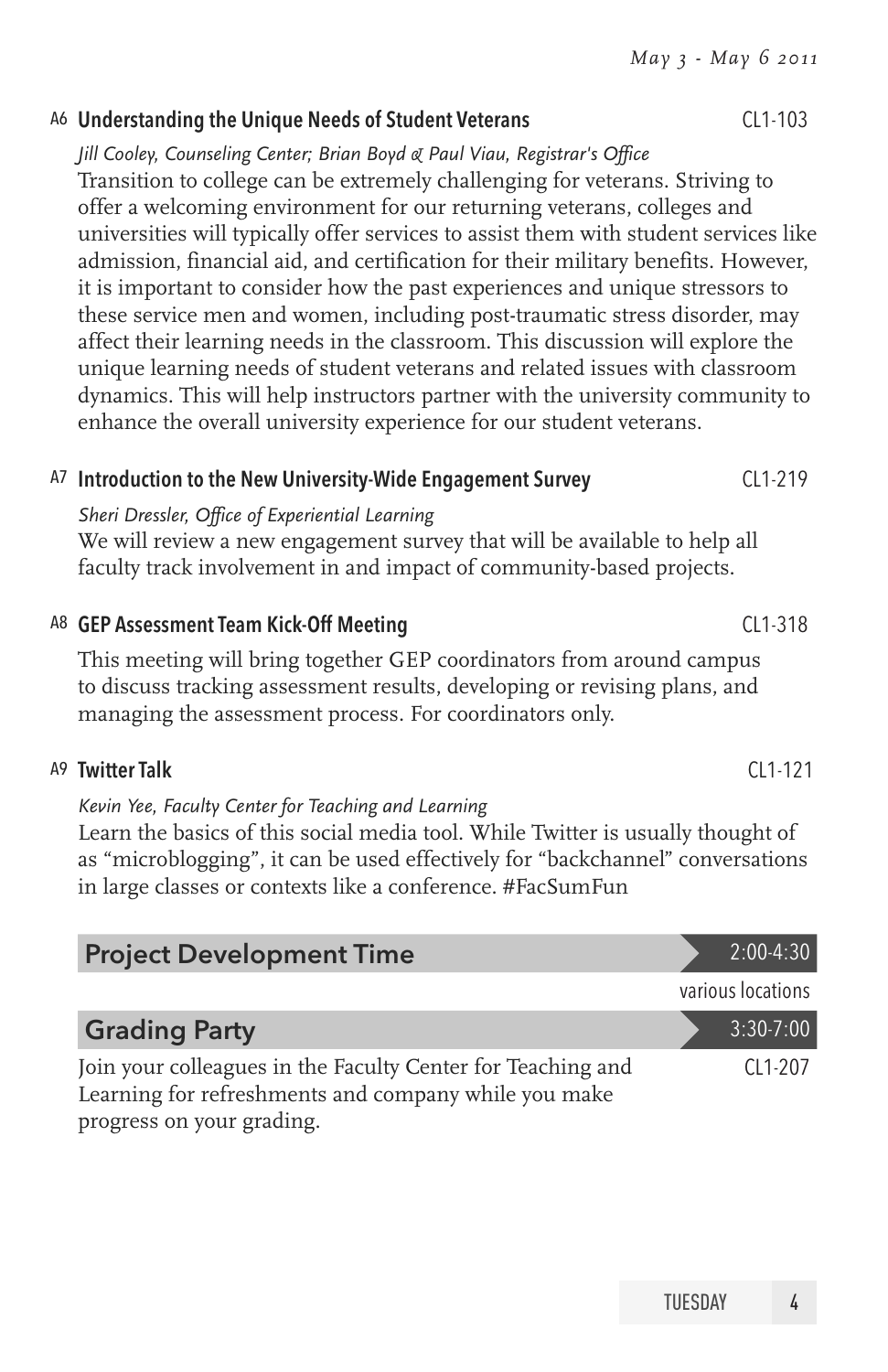## WEDNESDAY MAY 4

## $\text{Coffee}$  8:00-8:30

*Kevin Yee, Faculty Center for Teaching and Learning*

Learn the basics of this social media tool. While Twitter is usually thought of as "microblogging", it can be used effectively for "backchannel" conversations in large classes or contexts like a conference. #FacSumFun

Twitter Talk CL1-121

| <b>Concurrent Sessions</b> | 8:30-9:45 |
|----------------------------|-----------|
|----------------------------|-----------|

#### B1 Tips and Tricks: Getting the Most Out of Webcourses@UCF CL1-220

*Elisabeth Greenwood, Center for Distributed Learning; Thomas Brueckner, College of Sciences; Max Croft, College of Arts and Humanities*

This workshop reviews tried and true methods used by colleagues to maximize student response and participation in Webcourses@UCF, as well as tips and tricks to make setting up and managing courses easier.

#### B<sub>2</sub> The Micromessages of Communication and Their Impact on Self, Team Performance, and Student Success  $C11-122$ (8:30-10:45)

#### *Michael Freeman, Office of Diversity Initiatives*

Micromessages are the small ways in which we communicate beyond the words we speak. Often framed in terms of microaffirmations, microinequities, and microgestures, each carries a message of inclusion, exclusion, or value. This workshop will focus on how micromessages occur and their effects on self, individual relationships, team performance, and student success. Strategies to interrupt the microinequity communication cycle, both in and out of the classroom, also will be discussed.

*\*Note: this is a double session.*

#### B3 Large Class Learning: The Lid to Pandora's Box is Open CL1-307

## *Pam Thomas & Alisha Janowsky, College of Sciences*

Come for basic tips and a question/answer session on moving to or improving your large classes.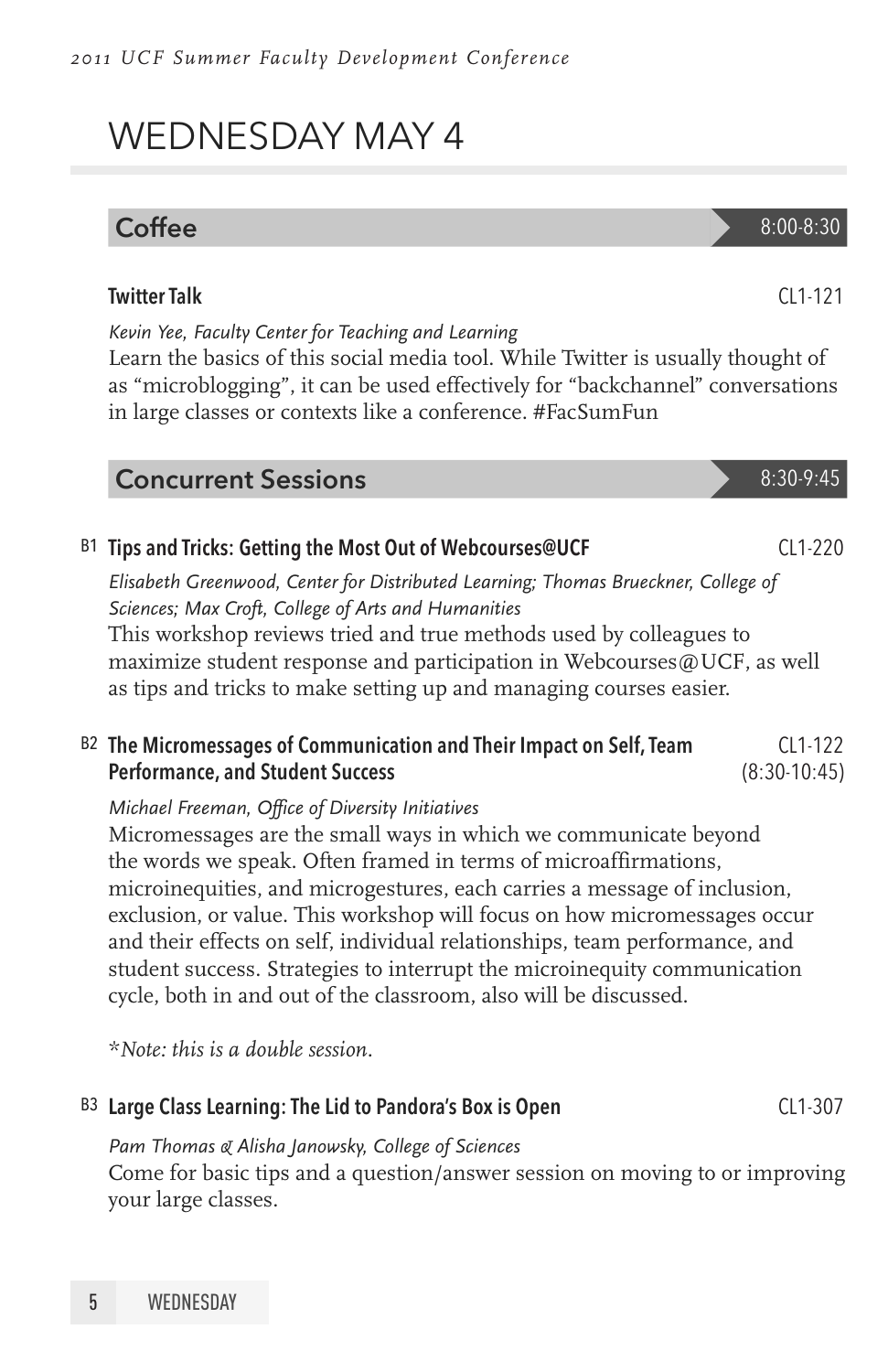#### B4 Library Collections in the Digital Age : the Migration to E-books CL1-309

#### *Michael Arthur, UCF Libraries*

Come learn more about the changing landscape of monographic publications and the way in which libraries are acquiring and providing access to important academic titles. The UCF Libraries has recently purchased several large packages of monographs with the help of both technology fee and special funds. This presentation will discuss some of the new collections and hopefully answer some of your questions about how the library is trying to make purchasing decisions. There will also be time to discuss general industry trends in the publishing world that will impact how library collections are built over the next few years.

#### B5 Experiences with NSF's Informal Science Education Program CL1-117

#### *Eileen Smith, Institute for Simulation and Training*

A successful ISE proposal is one that has strong partners, a very strong potential impact on the learning population identified, and serves as a model for the ISE field in how to engage informal science learning. This presentation will use a current NSF project to look at the framework for an ISE project and examine how one builds the learning impact elements, how the impact will be evaluated, and the project pipeline that makes a competitive ISE proposal. We will also discuss how panel reviewers look for certain things, and analyze each application through their own filter on learning.

#### B<sub>6</sub> Calling All Who Want to See College Students Rise to the Expectation of Excellence – A Focus Group CL1-103

#### *Jennifer Wright, Student Development and Enrollment Services*

I have the opportunity to present workshops to many students throughout the semester discussing how to succeed both inside and outside the classroom. I need to hear from those in the trenches regarding frustrations, annoyances, and dissatisfactions associated with college students not living up to expectations. Topics of discussions will include cheating and plagiarism, classroom behaviors, and how to get students to understand the life of UCF faculty/staff.

#### B7 The Nuts and Bolts: Implementing Study Abroad CL1-212

*Angel Carde Velez & Dede Wilson-Mosley, International Studies* This session will give an overview of what faculty and students should know about implementing a study abroad program at UCF.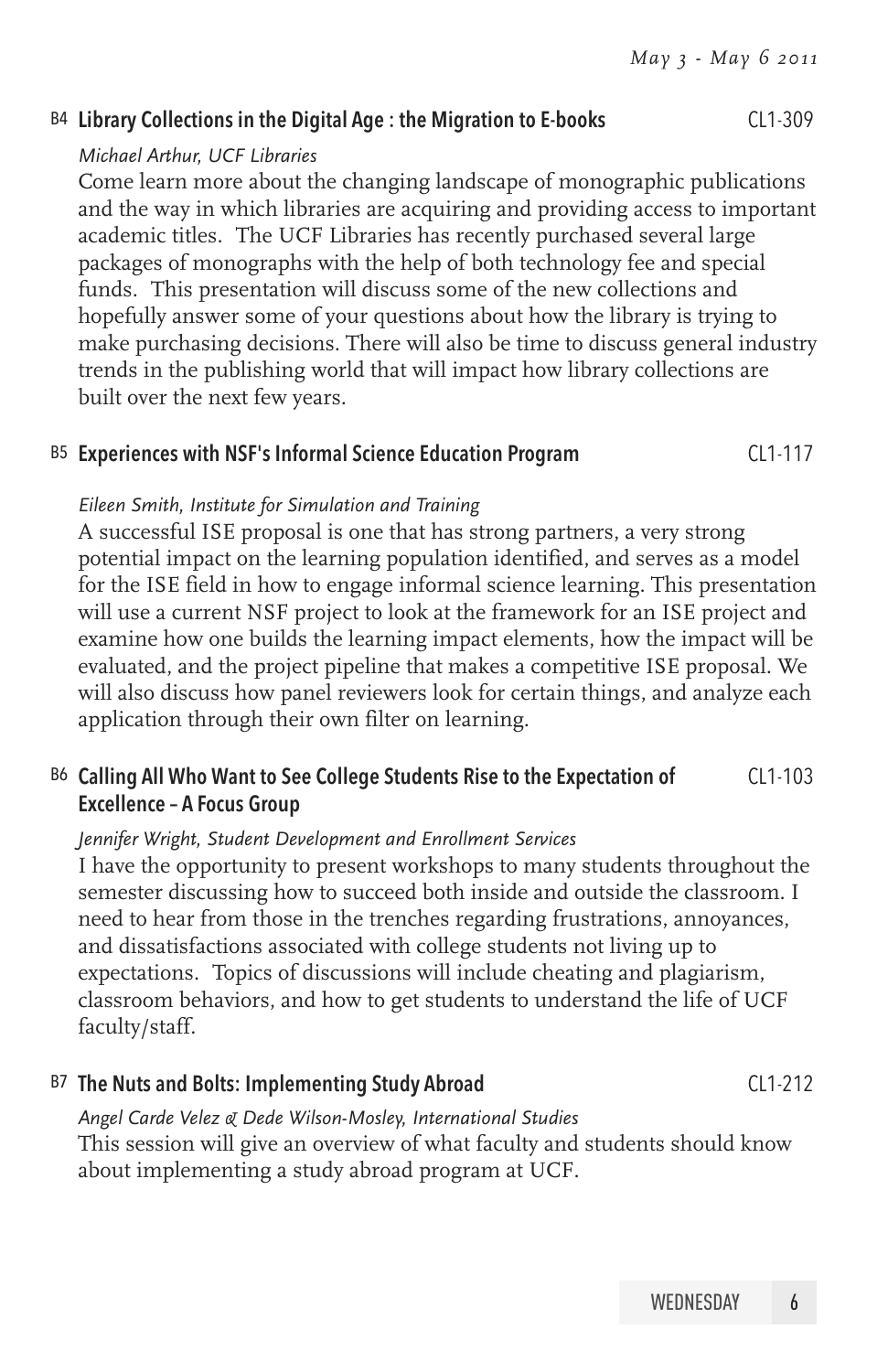#### B8 Exploring Service-Learning Opportunities with the Campus Environment CL1-105

*Patrick Bohlen & Alaina Bernard, UCF Landscape and Natural Resources* Join us as we take a brief walking tour to demonstrate some of the servicelearning opportunities available through the Landscape and Natural Resources and Arboretum programs on campus. We will walk to locations on campus to illustrate the nature of the work we do and the kinds of service-learning projects we have supported through our various programs. We will discuss how these projects contribute to the broader community and other ways to incorporate the campus environment into service-learning.

#### B<sup>9</sup> Internship Best Practices and Working with Industry **CL1-109** CL1-109

*Amanda Pacheco, Office of Experiential Learning*

We will discuss getting started, strategies for building workable processes, solutions for common problems, and developing sustainable and productive partnerships with community partners to meet students' educational goals.

#### Concurrent Sessions 8:45-10:45

#### C1 Integrating Research and Independent Creative Work into the Undergraduate Classroom – A Panel Discussion

*Kimberly Schneider, Undergraduate Research; Lisa Mills, College of Arts and Humanities; H.G. Parsa, Rosen College; Kenneth Teter, College of Medicine*

CL1-307

Students involved in this program have an engaging learning experience from independent research and creative work inside and outside of the classroom. Three panelists will share ideas on how to expand the traditional classroom model to include independent work inside the classroom.

#### $C<sub>2</sub>$  Using SAGrader for Effective Learning through Writing  $C<sub>1</sub>$  (21-219)

*Colin Monaghan & Edward E. Brent, Jr., Idea Works; Pam Thomas, College of Sciences* SAGrader is an online learning tool that provides students with immediate feedback and scoring on their writing. In this introductory discussion, we'll demonstrate how students can use SAGrader to enhance their understanding of course content and improve their writing skills. Instructors will learn various strategies for implementing SAGrader in a variety of classroom settings to improve learning outcomes, save grading time, and make data driven course adjustments.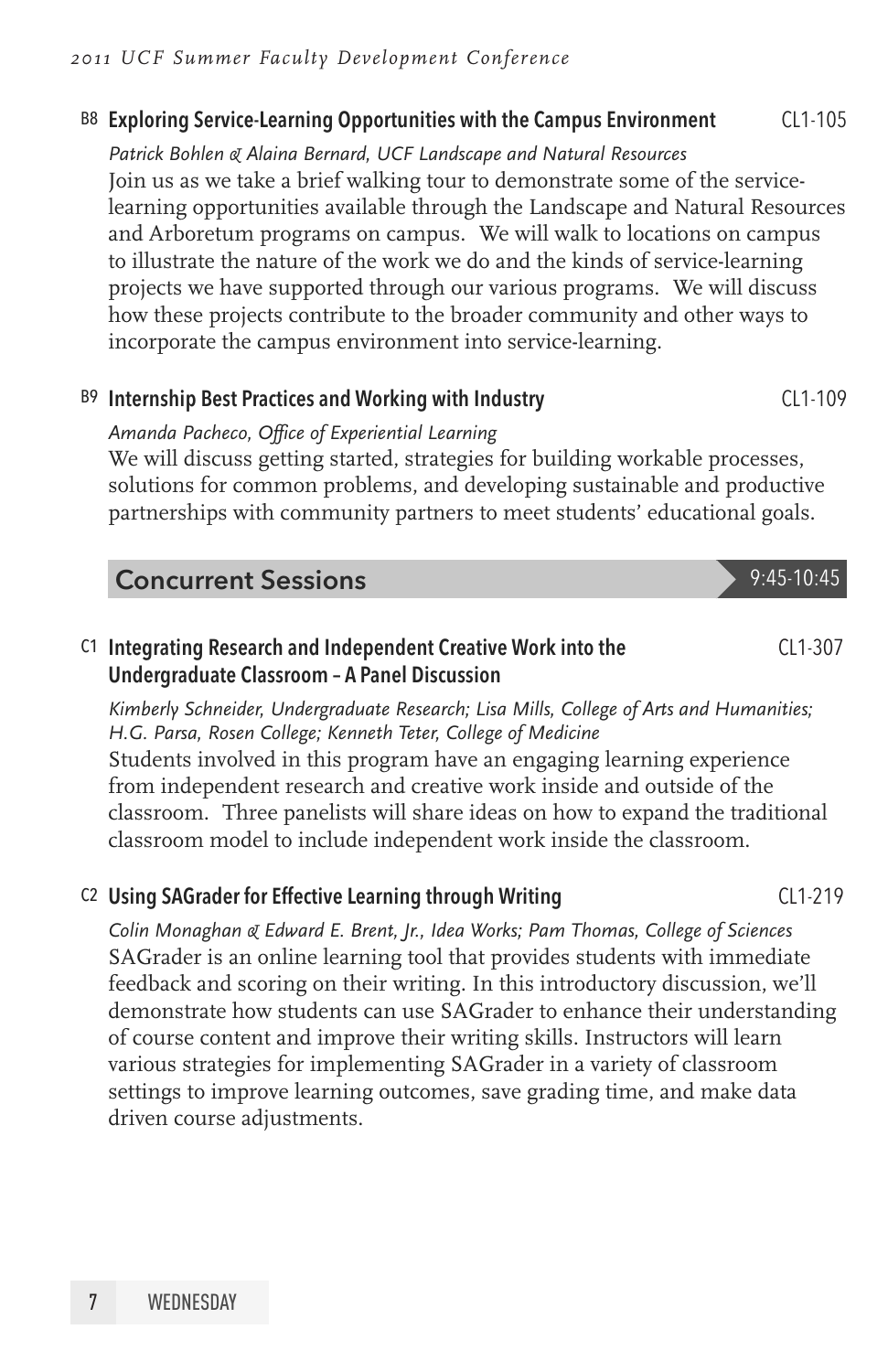#### C3 Best Practices in Interdisciplinary Collaboration CL1-117

*Melody Bowdon, FCTL and College of Arts and Humanities, Michael Hampton, Office of Interdisciplinary Studies and College of Sciences*

During this interactive session we will discuss strategies for effective teamteaching and collaborative research among faculty members in different disciplines. Subjects will include pedagogical techniques, collaboration models, and communication tactics for bringing faculty and students together to ask and attempt to answer the challenging intellectual and material questions facing all of us.

#### C4 Strengthening Relationships between ASSA & UCF Faculty CL1-103

*Kristy Belden & Sarah Hill*, *Academic Services for Student-Athletes* ASSA regularly communicates with faculty members (i.e., progress reports, professor emails, face-to-face meetings) and this practice has contributed to our student-athletes' academic success. We also plan to speak about how strengthening these relationships has led us to expand our office's services through collaboration and partnership with various faculty members and departments.

#### C5 Plugged-in: The Global Classroom Initiative CL1-212 *Angel Carde Velez & Dede Wilson-Mosley, International Studies* We will discuss the role of technology for internationalization and show examples of what is being done around the US.

#### C6 Internship Update: Newest Legal Issues CL1-109

*Sheri Dressler & Amanda Pacheco, Office of Experiential Learning* We will cover new, updated legal issues and agreements, materials, and guidelines for structuring strong internship partnerships and experiences.

#### C7 Data Mining: How We Can Use Data Collection and Analysis to Increase Excellence  $Cl - 218$

#### *Claire Masson, Pearson Education*

Today we are steeped in data such as scores, learning outcomes, and retention rates. This session will discuss how we can sort through all this data to find "actionable" information. It will demonstrate practical ways data can help improve excellence in content development, student learning outcomes, course redesign, etc. We'll also give out handouts for tips on how to collect data for different types of study designs.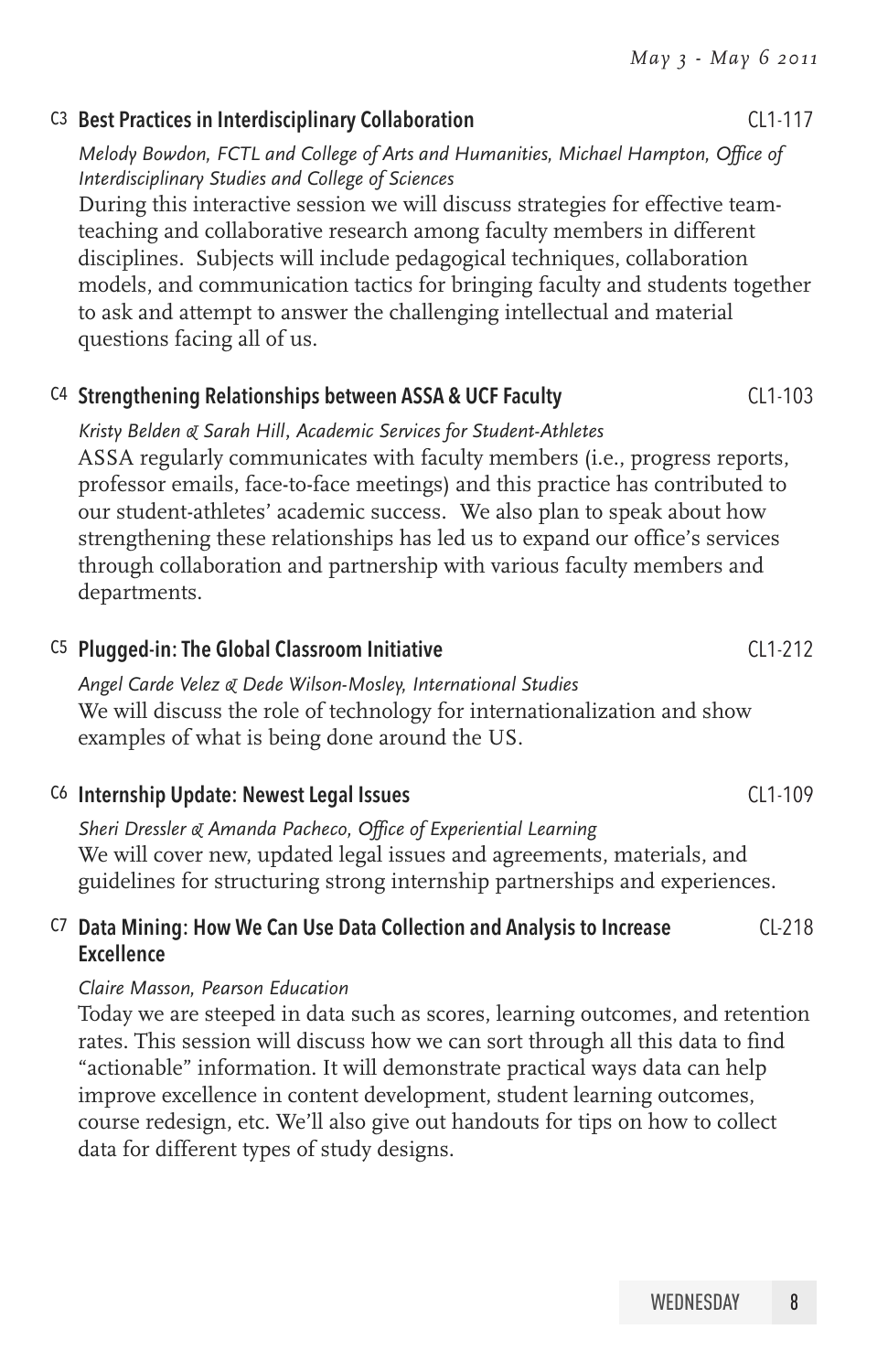*2011 UCF Summer Faculty Development Conference*

their classrooms. Veterans make up one element of UCF's diversity, but they also represent a number of different Central Florida communities. We have interviewed veterans of various races and ethnicities, young and old, men and women. In addition to improving students' understanding of diversity within their own local community, the many contributions of these men and women reinforce their appreciation of diverse experiences in the broader community of the United States.

#### D3 Inside the SAGrader Classroom CL1-219

*Colin Monaghan & Edward E. Brent, Jr., Idea Works; Pam Thomas, College of Sciences* Learn about the experiences of instructors who have used SAGrader in their courses. We'll hear how SAGrader has been used in a large introductory biology course at UCF this spring, and how SAGrader has been used in both large introductory classes for ten semesters as well as in online courses at the University of Missouri. Instructors will learn some advanced strategies for enhancing student understanding through writing assignments.

## D1 Learning Environment and Academic Research Network (LEARN): A

#### Model for Retention in the STEM Disciplines *Kimberly Schneider, Undergraduate Research*

The aim of LEARN is to increase retention in STEM disciplines by identifying at-risk first-year students and providing opportunities to live in a learning community, take courses together, and become a research apprentice in a laboratory setting. LEARN will begin in fall 2011 in UCF residence facilities. This seminar will provide the framework of the LEARN program and open up a discussion with the attendees to brainstorm how to strengthen the LEARN model before program inception.

#### D2 UCF Community Veterans History Project: Opportunities for Publicly Engaged Research Among Diverse Populations  $C11-122$

*Rosalind J. Beiler & Barbara Gannon, College of Arts and Humanities* This session will introduce participants to the UCF Community Veterans History Project. We will cover the goals of the project, discuss how participants from different disciplines have integrated it into their classes, and talk about community outreach and partnerships. We also will explore how participation in the project allows instructors to augment their efforts to bring diversity into

## **Concurrent Sessions 11:00-12:00**

CL1-307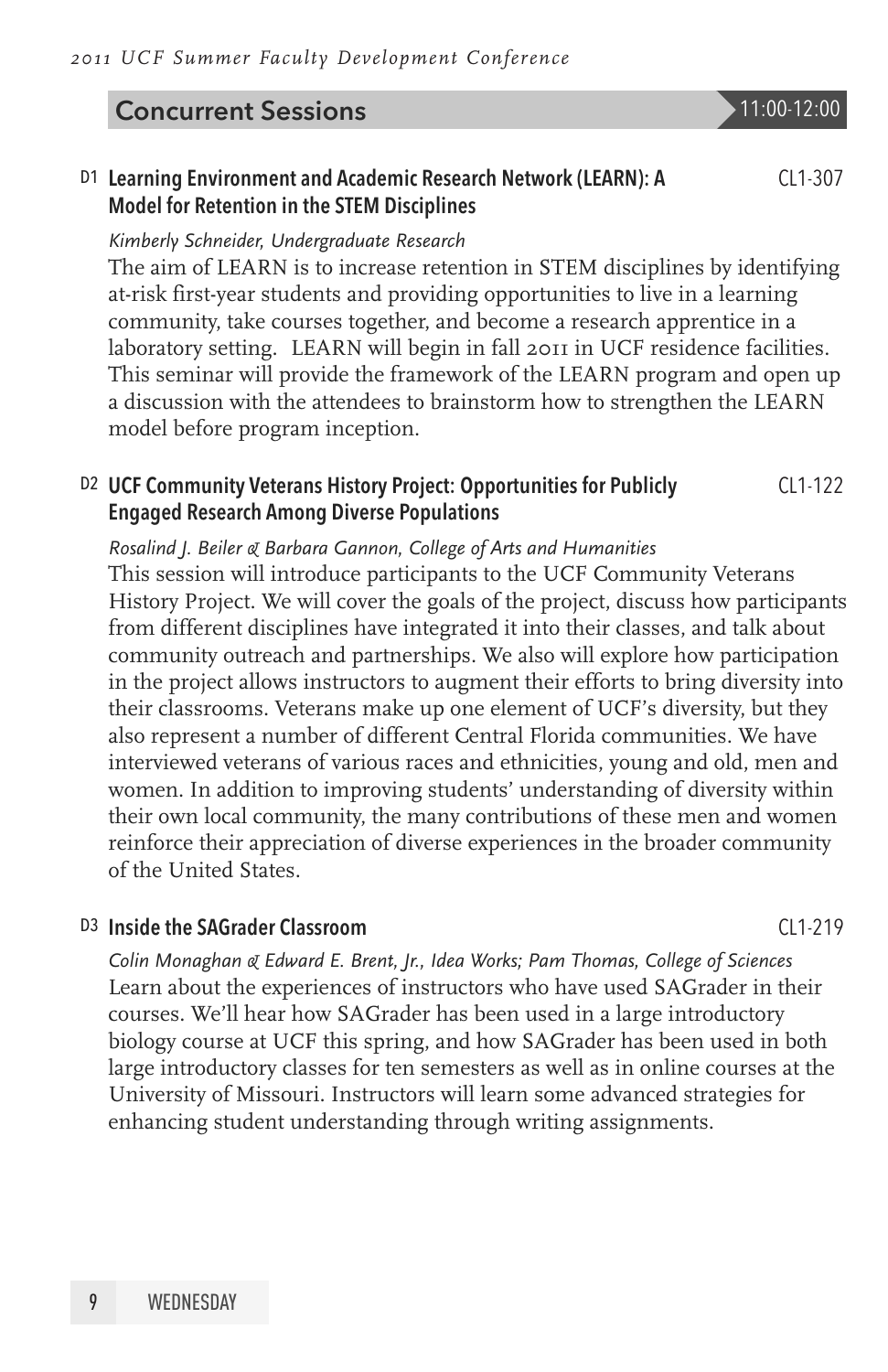#### D4 Think Tank: Writing Across the Curriculum at UCF CL1-119

*Elizabeth Wardle, College of Arts and Humanities; Erin Main, Faculty Center for Teaching and Learning; Pavel Zemlianski & Mark Hall* Attend this session to discuss ideas for UCF's new writing across the curriculum (WAC) initiative.

#### D5 Online Service-Learning Courses CL1-105

*Leandra Preston, College of Arts and Humanities* This session will provide discussion and practical tools related to servicelearning in online classes, including strategies, ideas, and specific examples. Many professors avoid service-learning in online classes, but it can enhance web classes immensely with the right approach(es).

#### D6 Using Online Modules to Expand Reflection in Classes and in Experiential Learning

*Sheri Dressler & Ulla Isaac, Office of Experiential Learning* We will present online learning modules to increase skill development in a classroom setting and in experiential learning courses, and we will discuss designing a reflection process appropriate to the context, setting and learning

outcomes expected.

#### D7 Engaging with Students in Distress CL1-308

*Andrew Luchner & Stacy Pearson, Counseling Center*

In this interactive workshop, faculty will discuss responses to scenarios of students showing various signs of distress. We will consider the role of mental health in finding strategies for assisting students in achieving academic success.

#### D8 Classroom Research and the Institutional Review Board Classroom CL1-218

*Kendra Campbell, Joanne Muratori, and Janice Turchin, Institutional Review Board* This session will present an overview of ways in which human subjects protection policies and procedures apply to research in and about university courses.

CL1-109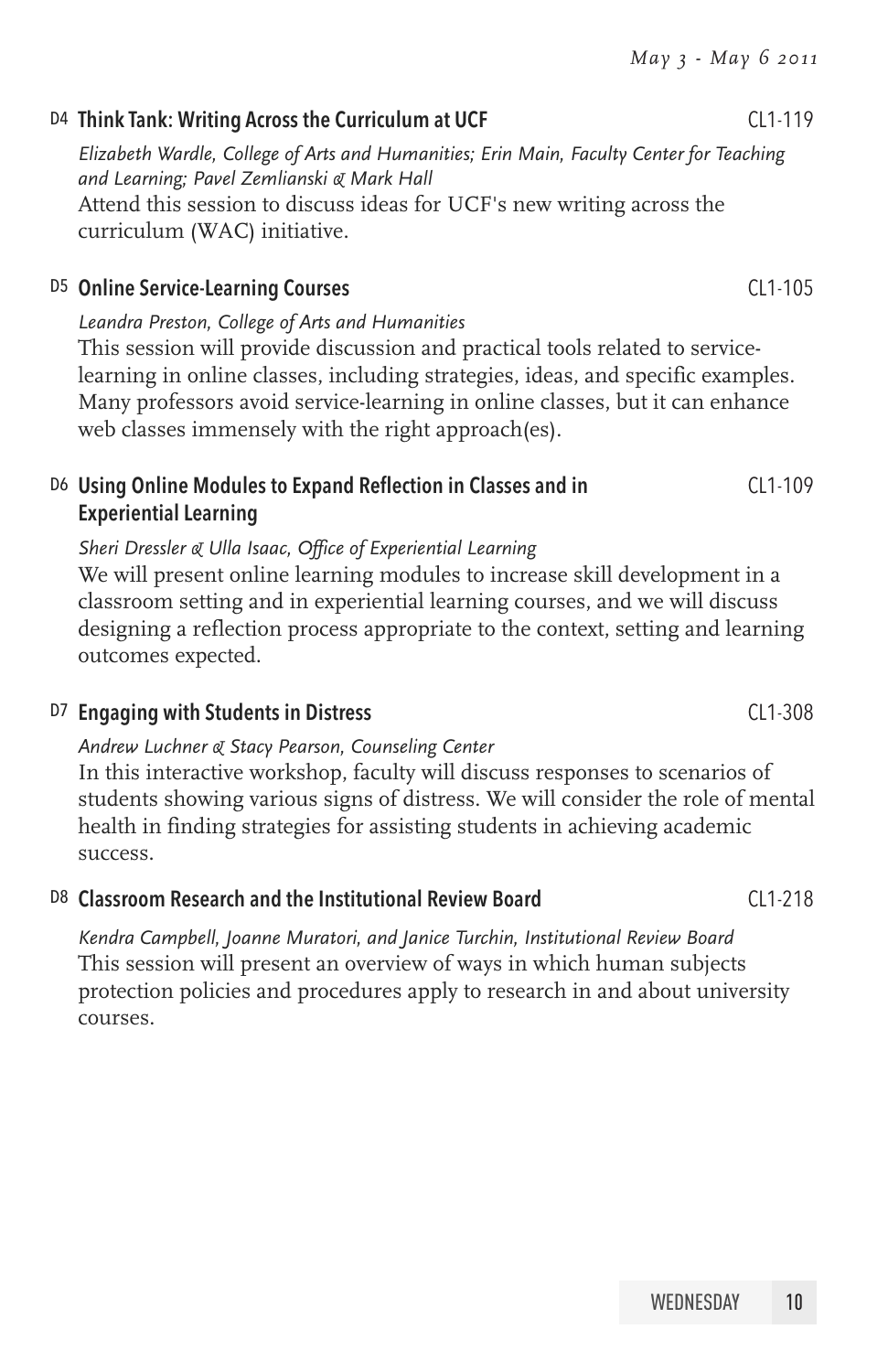#### Working Lunch 2008 2009 12:00-1:45

#### Working Lunch

Lunch will be provided by Pearson Education. Please pick up your a box lunch on the patio outside CL1-101 and then attend the session of your choice or use this time to work with your team; just be sure to get back for the plenary at 2:00. *Lunch sessions will begin at 12:30.*

### Working Lunch Sessions 2012 2:30-1:45

#### E1 SA Grader Demonstration-Lab Experience CL1-219

*Colin Monaghan & Edward E. Brent, Jr., Idea Works; Pam Thomas, College of Sciences* This working lunch session will allow you to click around SAGrader yourself, viewing course examples and submitting your own writing samples. You'll also get the opportunity to speak with a SAGrader researcher one-on-one about how SAGrader can be implemented to address your specific course needs.

#### E2 Science Inspired Art CL1-117

*Debra Reinhart, College of Engineering and Computer Science; Costas Efthimiou, College of Sciences*

Artists have drawn inspiration from physics, mathematical concepts, and biology to create works of art since before the twentieth century. This session will explore the various works resulting from the collaboration efforts between scientists and artists. At UCF, the ICubed project strives to inform our community by encouraging new collaborations among university researchers and by enticing non-STEM students to become part of creative projects that involve the STEM disciplines. During 2010, the ICubed team worked with students to create pieces for the Science, Technology, Engineering, Art, and Mathematic (STEAM) Gallery. Through STEAM, participating art and design students attended seminars and worked collaboratively with STEM students to create science-inspired art. This session will provide results from our STEAM project and will also cover the science-inspired art of several renowned artists.

#### E3 Consultations on Using Data Collection and Analysis to Increase Excellence CL-218

#### *Claire Masson, Pearson Education*

Come to this consultation to receive individualized assistance with using data mining techniques with your projects.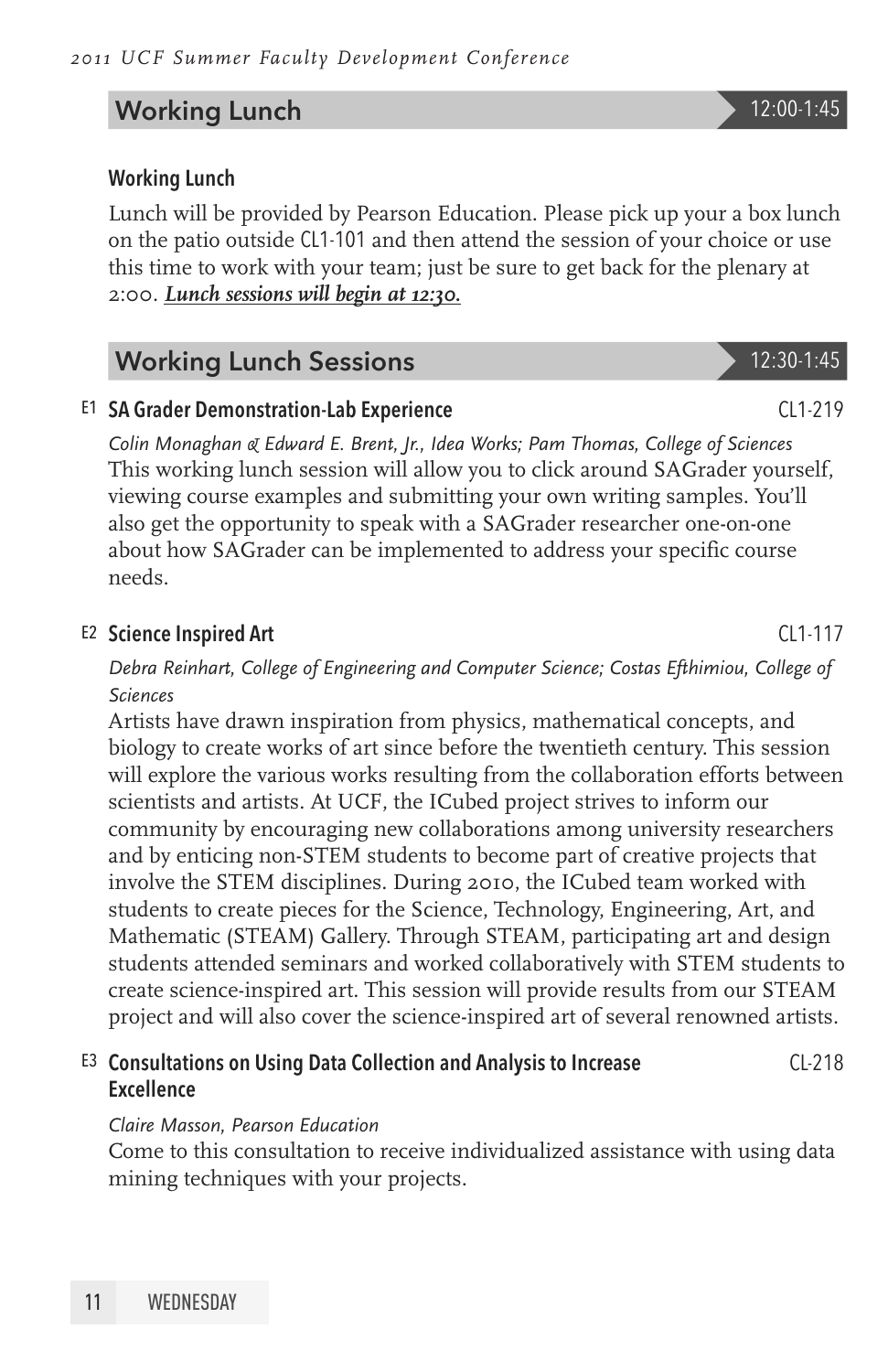| <b>Faculty Forum on Academic Excellence</b>                                                                                                                                                                                                                                                | $2:00-4:00$ |
|--------------------------------------------------------------------------------------------------------------------------------------------------------------------------------------------------------------------------------------------------------------------------------------------|-------------|
| This plenary event will engage faculty and staff members from<br>across campus in a discussion about matters of importance to<br>all of us, including the challenge of maintaining high academic<br>standards for large numbers of students in an increasingly<br>ethically complex world. | CL1-121     |
|                                                                                                                                                                                                                                                                                            |             |

Panelists will include:

- • *Jennifer Bazemore, UCF graduate and current student at UCF College of Medicine*
- • *Cherie Geiger, Professor, College of Sciences*
- • *Kristin Congdon, Professor, College of Arts and Humanities*
- • *Tony Waldrop, Provost and Vice President for Academic Affairs*
- • *Alvin Wang, Dean, Burnett Honors College*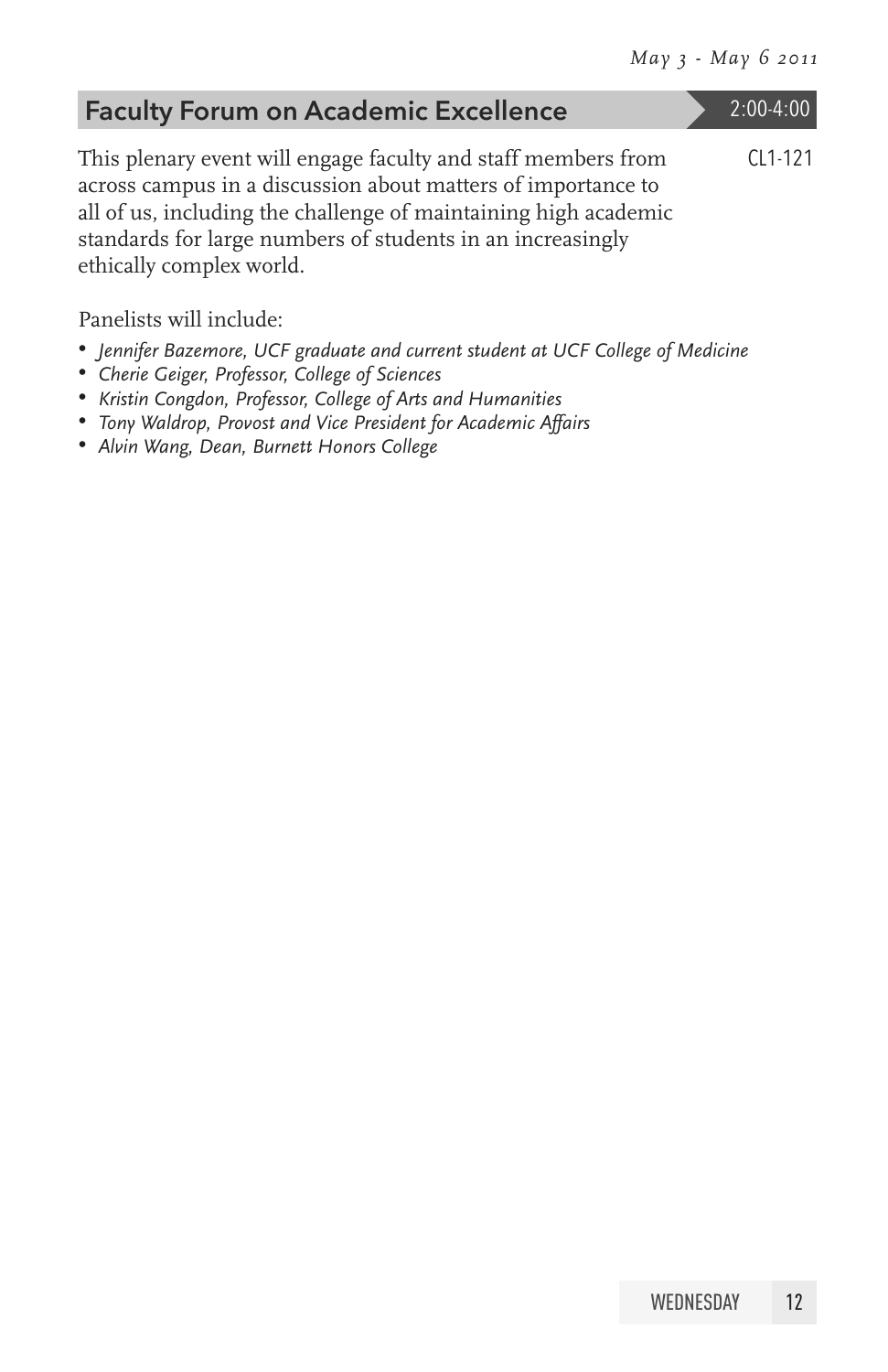## THURSDAY MAY 5

| Coffee                                                                                                                                                                                                                                                                                                                                                                                                                                                                |  | 8:00-8:30     |  |
|-----------------------------------------------------------------------------------------------------------------------------------------------------------------------------------------------------------------------------------------------------------------------------------------------------------------------------------------------------------------------------------------------------------------------------------------------------------------------|--|---------------|--|
|                                                                                                                                                                                                                                                                                                                                                                                                                                                                       |  | $CI 1-121$    |  |
| <b>Concurrent Sessions</b>                                                                                                                                                                                                                                                                                                                                                                                                                                            |  | $8:30 - 9:30$ |  |
| F1 Ideas & Updates About Choosing and Using the UCF Information<br><b>Literacy Modules</b>                                                                                                                                                                                                                                                                                                                                                                            |  | $CI 1-309$    |  |
| Corrine Bishop, UCF Libraries<br>The session will cover new features and ideas for integrating the Information<br>Literacy Modules into online or face-to-face classes. Topics covered will include<br>features such as the Webcourses gradebook update, date & time of assessment<br>submissions, and student e-mail confirmation updates. Attendees will also<br>have time to share ideas and learn how to access, assign, and download scores<br>from the modules. |  |               |  |

#### F<sub>2</sub> Writing and Research in Large Classes: Issues & Solutions CL1-113

*Michele Yeargain & Daniel McConnell, College of Sciences; Pamela Roush, College of Business Administration*

This session will be a round table discussion of writing and research issues and possible solutions in large classes. This session will be participatory and attendees are encouraged to consider issues and solutions to discuss during the hour.

#### F3 Open Source Digital Content CL1-219

*Nancy Swenson & Baiyun Chen, Center for Distributed Learning* This session introduces a collection of open online learning materials for you to use in your own teaching. It covers resources such as Merlot, MIT Open Courseware, YouTube, Blackboard Digital Content/e-Packs, Google Scholar, and more.

#### F4 Using your Study Abroad Locations Effectively example that the CL1-212

*Angel Carde Velez & Dede Wilson-Mosley, International Studies* We will discuss how to use the sites effectively in the development of learning strategies for a study abroad program.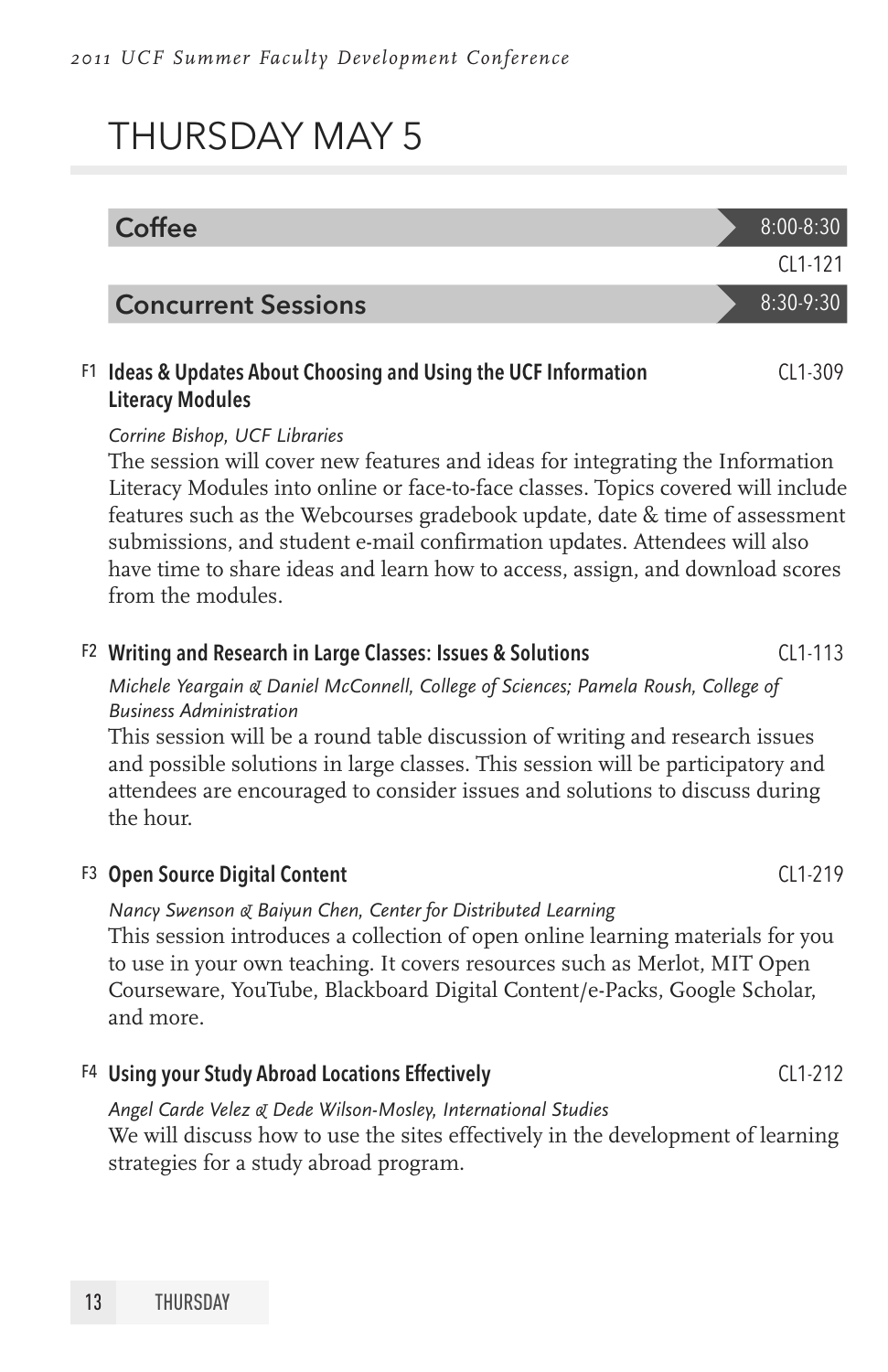#### F5 Weaving Study Skills Instruction into Classroom Presentations CL1-307

#### *Dennis Congos, Student Development and Enrollment Services*

I will present a continuum from the least effective, most time consuming ways to study to the fastest and most efficient college-level skills for learning. There are many ways to learn. However, college-level learning researchers have found that effectiveness in learning is a matter of degrees and research does suggest which ones produce the better results. I will present some of the ways faculty can weave college-level skills for learning into lectures without taking much time away from lectures.

### F6 Engaging STEM Students in Service-Learning Theorem CL1-117

### *Linda Walters, College of Sciences*

Historically, service-learning has been associated primarily with humanities, education and other pre-professional fields. For this presentation, I will discuss the value of adding a service-learning component to STEM courses, especially toward improving the science communication skills of our STEM students, with examples from Biology and Chemistry classes.

### F7 Assessment in Experiential Learning Theorem 2011 109

### *Sheri Dressler, Office of Experiential Learning*

We will review comparative student learning outcomes that can be obtained through experiential learning courses.

### Concurrent Sessions **6:45-10:45**

### G1 Inclusive Communication CL1-122

*Barbara E. Thompson, Office of Diversity Initiatives*

This session identifies some common mistakes made when communicating about age, class, disabilities, ethnicity, gender, language, looks, race, religion, and sexual orientation. It also highlights words, phrases, and behaviors that can enhance the process of communicating about and across various dimensions of diversity.

### G<sub>2</sub> Developing Test Questions in Large Classes CL<sub>1</sub>-113

#### *Dave Escoffery, Educational Testing Service*

This session will concentrate on developing test questions in large classes. The focus will be on how to write and review good essay or other "constructedresponse" questions.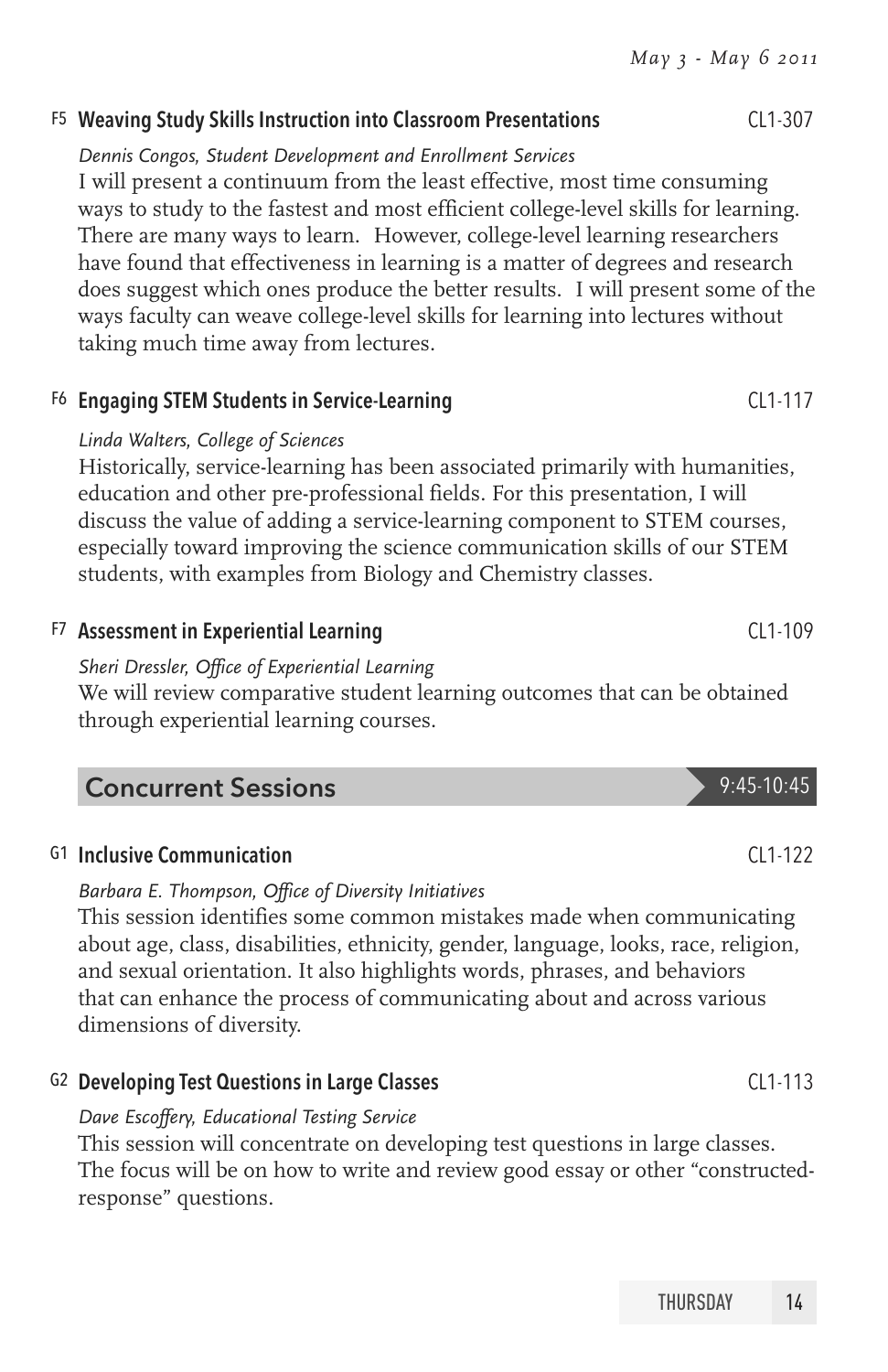#### G3 Leading Change Through Assessment CL1-309

*Patrice Lancey & Divya Bhati, Operational Excellence and Assessment Support* How do you know that your students are learning the key concepts in your course and that you are creating an environment that enhances their learning? This active session will provide an overview of assessment, describe the necessary components, and illustrate its value and benefits. Join us as we discuss where to start with assessment–what would be useful for you to learn more about–and see how this process connects to the framing of student learning outcomes and measures that yield the evidence for change.

#### G4 Attaining Excellence with Honors CL1-307

*Alvin Wang & Martin Dupuis, Burnett Honors College*

The Burnett Honors College provides many opportunities for faculty to pursue pedagogical excellence in the classroom, laboratory, and studio. These opportunities include honorizing courses, developing interdisciplinary seminars, and becoming a faculty mentor for Honors in the Major and SMART students. Resources that will be discussed include honors teaching circles, classroom support, and our Office of Prestigious Awards.

#### G5 Wikis and Blogs CL1-220

*Daniel Seigler, Center for Distributed Learning*

This session will offer an overview of various Web 2.0 tools to increase student engagement.

#### G6 Lenses into Retention: A Partnership for Excellence CLA CL1-103

*Gloria Laureano, Student Development and Enrollment Services* A roundtable interactive discussion pertaining to academic preparation and social factors that impact undergraduate student retention by examining the diverse student population at our university, student expectations of the university experience, faculty expectations of students, and current best practices. Facilitators will share information on current practices and engage with participants in a conversation to bridge the gaps to address retention.

#### G7 Using Internship Performance Data To Strengthen Curriculum CL1-109

#### *Sheri Dressler, Office of Experiential Learning*

We will discuss an award-winning assessment method using data from supervisor evaluation of students in experiential learning courses to see graphically how curriculum impacts learning over time.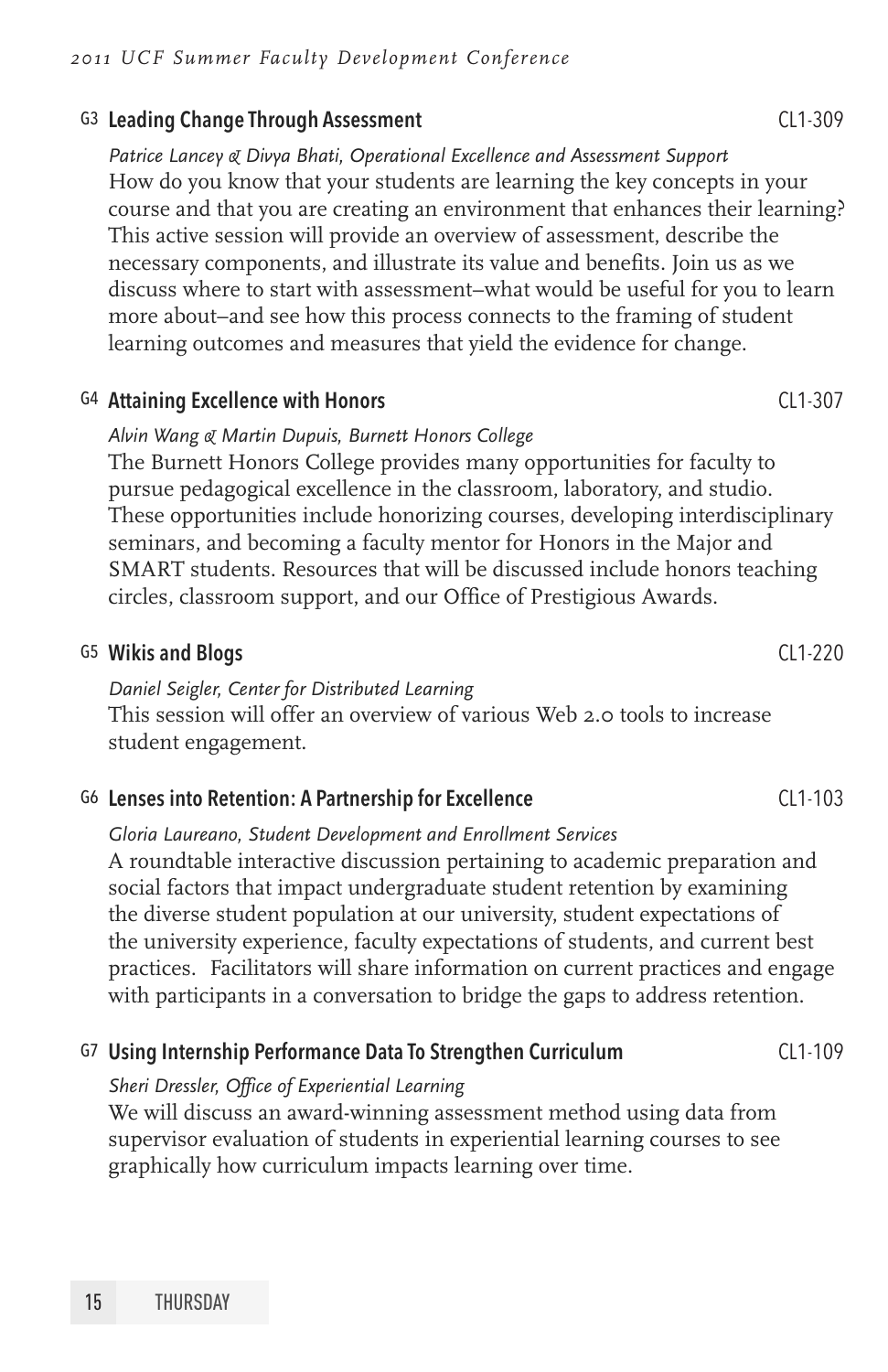#### G8 Ensuring a Successful Launch: Study Abroad Orientations CL1-212

#### *Angel Carde Velez & Dede Wilson-Mosley, International Studies*

We will discuss how to use the orientation process to establish a dialogue that will set the tone, reduce problems and enhance the student learning experience abroad.

| <b>Concurrent Sessions</b> | $\blacktriangleright$ 11:00-12:00 |
|----------------------------|-----------------------------------|
|----------------------------|-----------------------------------|

#### H1 Pockets of Comfort – Building Classroom Rapport to Achieve Academic Excellence in Learning  $C11-122$

#### *Chantel Carter, Office of Student Involvement*

This session will look at various tools and strategies to create a welcoming and inclusive environment within the classroom. These tools will be used to help engage our UCF students in the learning process so that they will become active participants in their own success.

#### H2 Best Practices in Scoring Large-Scale Essay and Other Constructed-Response Questions CL1-113

#### *Dave Escoffery, Educational Testing Service*

This workshop-style session will cover basic principles and practices related to scoring large-scale essay and other constructed-response tests. Whether you are grading papers or other responses by yourself or trying to maintain consistency and accuracy of grading across a group of people, there are many tools and processes that can help. We will discuss different types of grading (holistic, analytical, and core scoring), creation of grading rubrics, and the use of support materials to ensure the accuracy and consistency of the grading process. We will then put some of these techniques to use in a mock scoring session.

#### H3 When Cultures Clash in the Classroom CL1-309

#### *Melvin Rogers, College of Health and Public Affairs*

This interactive session will feature frank conversation about how faculty members can productively manage class discussions with students of ethnicities, religions, nationalities and ideologies different from their own. Participants will be encouraged to bring ideas and anecdotes from their own class experiences to the session as we work to push past the anxieties surrounding political correctness to provide a challenging but respectful educational experience for our students.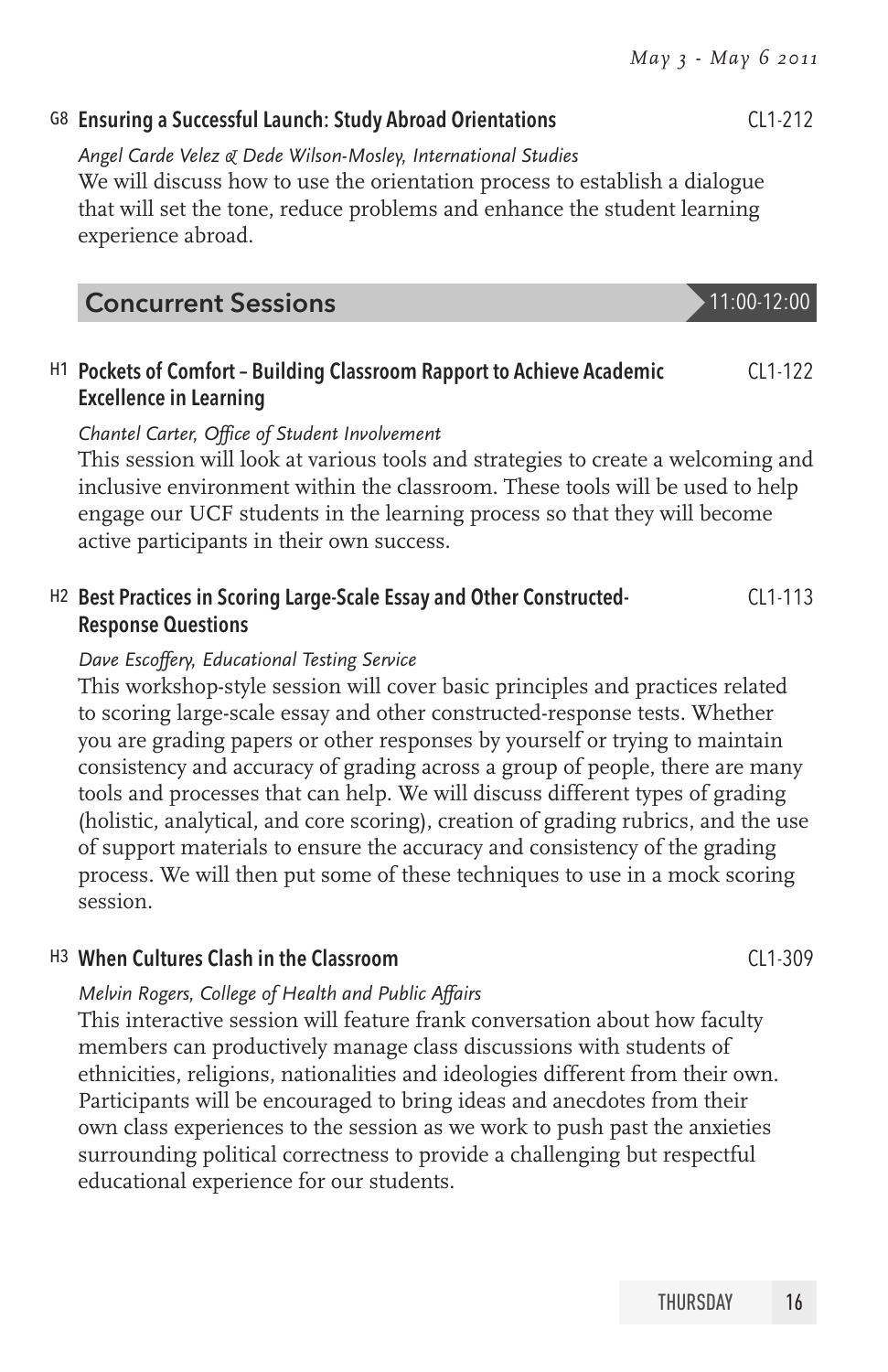#### H4 Catch Them Thinking: Using Structured Reflection to Develop Higher-Order Thinking (and to Reach Course Objectives)  $C11-105$

#### *Terry Thaxton, College of Arts and Humanities*

This interactive workshop will show you how to use structured reflection (the anti-journal) to ensure students are thinking about their own learning and achieving learning outcomes. Whatever course you're teaching–a lecture or service-learning course, a humanities course or an engineering course–this workshop will use your syllabus to develop a semester of prompts that will encourage higher-order thinking, engage students in their learning process, and ensure your course objectives are met. Please bring your syllabus to this workshop.

#### H<sub>5</sub> Do as I Do: Practicing and Teaching Strategies for Successful Scholarship CL1-119

*Anna Jones, College of Arts and Humanities*

This session looks at realistic strategies both for being a productive academic writer and for helping graduate students to become active scholars.

#### H6 Using Social Media in Your Teaching CL1-220

*Kevin Yee, Faculty Center for Teaching and Learning; Amy Sugar, College of Arts and Humanities; Baiyun Chen, Center for Distributed Learning* Learn how to leverage Twitter and/or Facebook in your classes, both online and face-to-face.

#### H7 And Now What?: Managing Crises Abroad CL1-212

*Angel Carde Velez & Dede Wilson-Mosley, International Studies* We will present a simulation exercise, and we will discuss crisis management for study abroad programs.

#### $^{H8}$  Writing a Textbook for the 21st Century Student CL1-219

#### *Meredith M. Babb, University Press of Florida*

Can students still learn in a text-only environment? Is the Text Generation all digital and no analog? Florida has a resource to help meet their needs and yours with the Orange Grove Repository. With the Orange Grove, you can search, create, and adapt learning objects for your LMS, and even write an open access text for your students using the resources in the Orange Grove. Open Access texts are very inexpensive, very creative, and put a text in every student's hands (or phone). The relationship between UPF and TOG means this work is peer-reviewed and can meet P&T standards.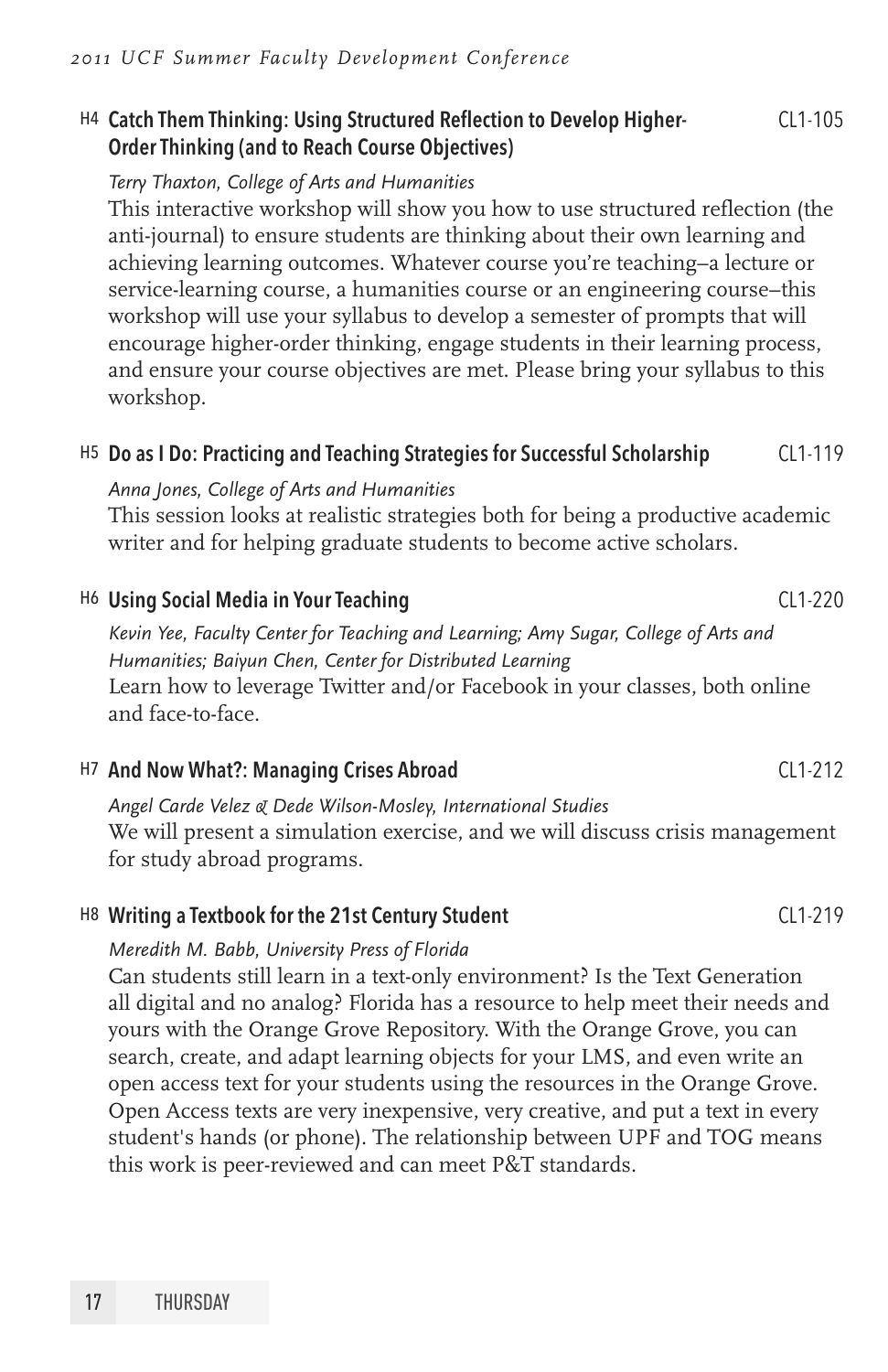### **Concurrent Sessions** 1:00-2:00 I1 Open Support Labs for Webcourses  $C11-220$ (1:00-3:15) *Elizabeth Greenwood , Center for Distributed Learning* This open support lab will allow you to work on your course and receive live assistance if needed. We also provide support for Kogneato, Respondus, UCF on iTunes U, and other institutionally supported applications. I2 Consultations with Meredith Babb, The Orange Grove CL1-219 I3 Preparing Your Videos for Web Courses FMC *Ryan Retherford, Office of Instructional Resources* We will take time to look at the various video formats being used in Webcourses as well as in PowerPoint and talk about the process of digitizing your video from various formats, including VHS tapes and DVDs. This will

Lunch on your own 12:00-1:00

#### <sup>14</sup> Women Faculty and the University Climate CL<sub>1</sub> 307

*Melody Bowdon & Erin Saitta, Faculty Center for Teaching and Learning* This think tank and discussion session will focus on the types of institutional changes that can be made to improve the university climate to promote equity among all faculty members.

#### I5 Assessment Consultations CL1-218

*Patrice Lancey & Divya Bhati, OEAS; Tace Crouse, Academic Affairs* Stop by to discuss strategies for assessing your new course, course sequence, or program.

| <b>Project Development Time or Session</b> |  | 2:15-3:15 |
|--------------------------------------------|--|-----------|
|--------------------------------------------|--|-----------|

include the newest formats including H.264 and Mp4.

#### J1 Be Ready for the Paperless Workflow FMC

*Ryan Retherford, Office of Instructional Resources*

Digitizing your documents including slides, large documents, and fine artwork. This workshop will support the need to be paperless by promoting a paperless workflow through digitizing your forms and documents, OCRing them, and making your forms capable of being filled out and returned.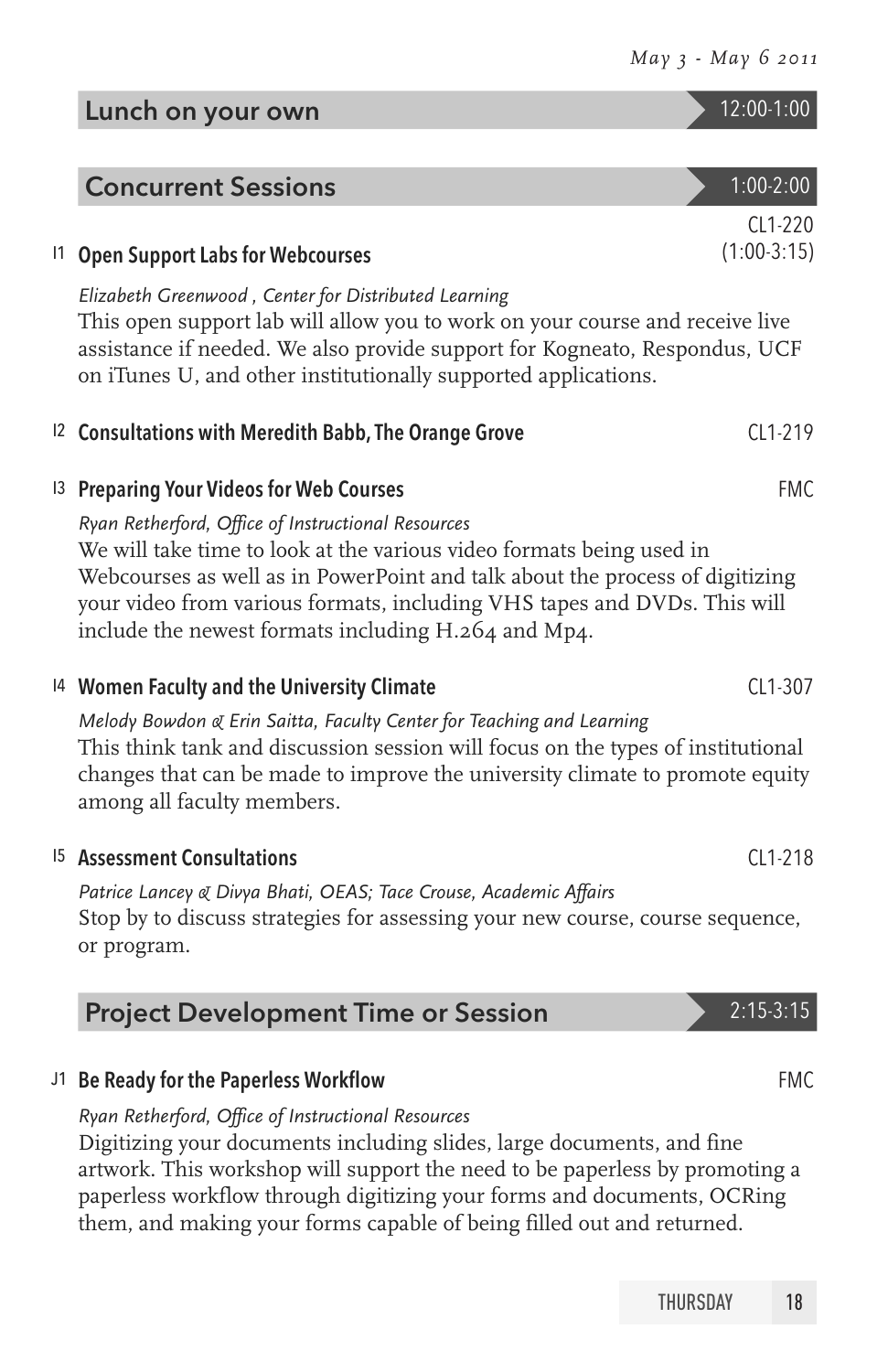## FRIDAY MAY 6

| <b>Coffee</b>                                                                                                                                                                                                                                                                                                                                                                                                                                                                                                               | 8:00-8:30   |
|-----------------------------------------------------------------------------------------------------------------------------------------------------------------------------------------------------------------------------------------------------------------------------------------------------------------------------------------------------------------------------------------------------------------------------------------------------------------------------------------------------------------------------|-------------|
|                                                                                                                                                                                                                                                                                                                                                                                                                                                                                                                             | $CI 1-121$  |
| <b>Concurrent Sessions</b>                                                                                                                                                                                                                                                                                                                                                                                                                                                                                                  | $8:30-9:30$ |
| K1 Definitions of SoTL and Resources for Support on Campus                                                                                                                                                                                                                                                                                                                                                                                                                                                                  | $CI 1-218$  |
| Chuck Dziuban and Patsy Moskal, Research Institute for Teaching Effectiveness; Melody<br>Bowdon, Faculty Center for Teaching and Learning<br>During this session we will offer insights about strategies and tools for<br>assessing the projects that you've put together this week. We'll suggest<br>campus resources you can access for help with your assessment process and<br>brainstorm preliminary approaches with you. Please bring ideas from your<br>work during the conference to share and to work on together. |             |
| K2 Think Tank: Pushing the Envelope in Teaching Online<br>Kelvin Thompson, Center for Distributed Learning<br>Been teaching online for awhile? Come join your colleagues to identify<br>creative solutions to some of the more nuanced issues affecting online faculty.                                                                                                                                                                                                                                                     | CL1-220     |
| K3 Service-Learning Assessment: STEM Focus                                                                                                                                                                                                                                                                                                                                                                                                                                                                                  | $CI 1-105$  |
| Erin Saitta, Faculty Center for Teaching and Learning<br>This session will describe how service-learning can be assessed to monitor<br>various aspects of your STEM class from student learning to the fulfillment of<br>course objectives.                                                                                                                                                                                                                                                                                 |             |
| K4 Take the Day - Setting Expectations for Learning to Allow for Great<br><b>Teaching</b>                                                                                                                                                                                                                                                                                                                                                                                                                                   | $CI 1-103$  |
| Jennifer Wright, Student Development and Enrollment Services<br>College students appreciate faculty giving 100% during every lecture. Faculty<br>appreciate college students giving 100% in class and on assignments.<br>This appreciation can be fostered throughout the semester if classroom<br>expectations are established day one. You should never have to say "You<br>should know this. It is in the syllabus."                                                                                                     |             |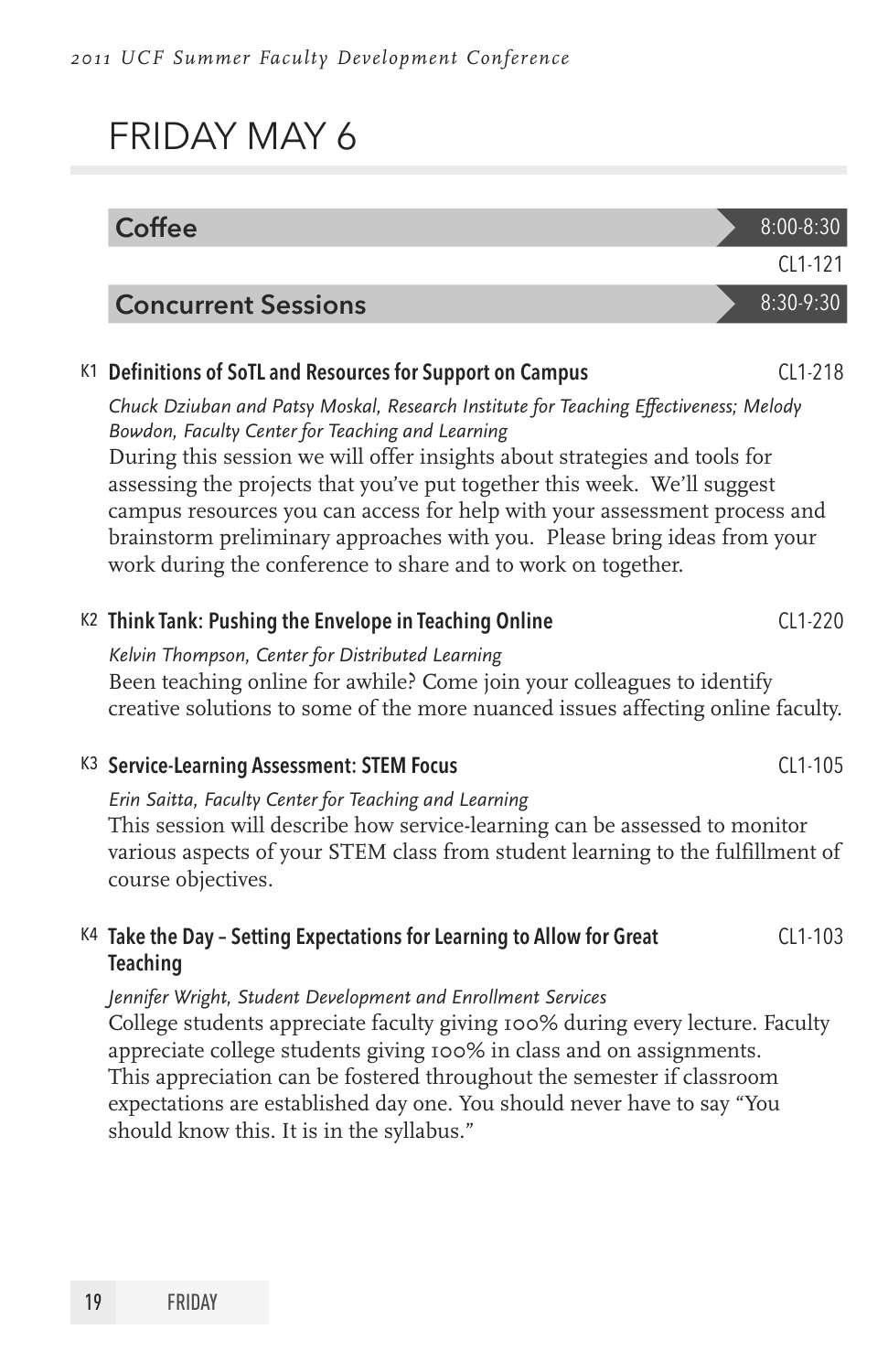#### K<sub>5</sub> Are You Getting the Most Assistance from Your Assistants? Teaching Assistant Training CL1-307

*Pam Thomas & Alisha Janowsky, College of Sciences; Eric Main, Faculty Center for Teaching and Learning*

We are looking at ways to improve the training of graduate teaching assistants. In this focus group we are interested in gaining insight into your experiences with graduate teaching assistants and brainstorming ideas on how we can maximize their effectiveness.

#### K6 I Have an Idea – Can You Pay for It? CL1-212

*Angel Carde Velez & Dede Wilson-Mosley, International Studies* We will discuss developing a UCF plan to further research through international partnerships that target funding proposals.

| <b>Poster Prep in Library Knowledge Commons</b>                                                                                                          | 9:45-10:30         |
|----------------------------------------------------------------------------------------------------------------------------------------------------------|--------------------|
| Please see your track sponsor regarding poster materials or<br>come to the Faculty Center. We will have poster boards waiting<br>for you in the library. | <b>UCF Library</b> |
| <b>Showcase in Library Knowledge Commons</b>                                                                                                             | $-10:30-12:00$     |

Participants will share results of their work this week and plans for future efforts in a poster format. Join us for refreshments and door prizes. UCF Library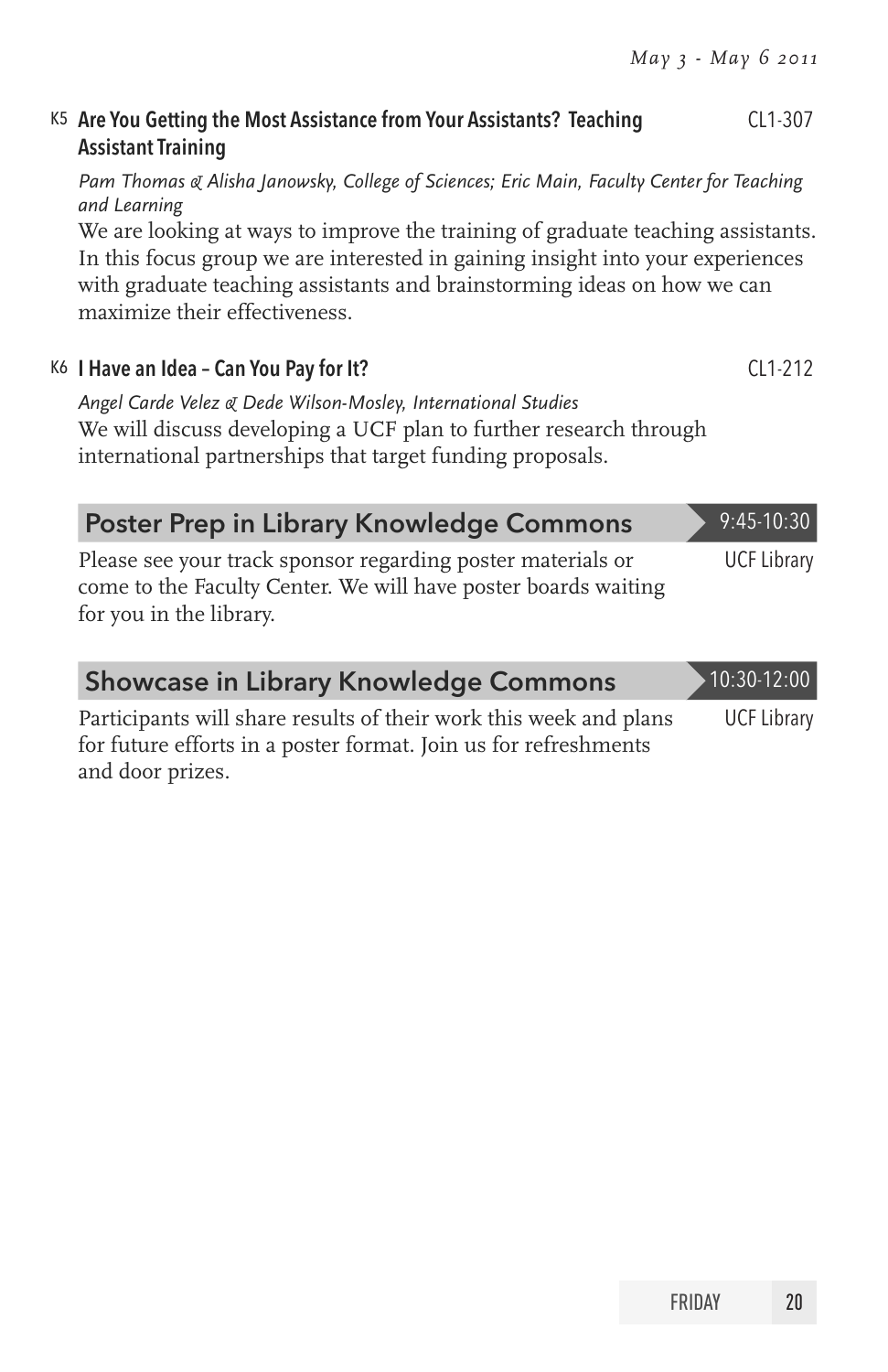## NOTES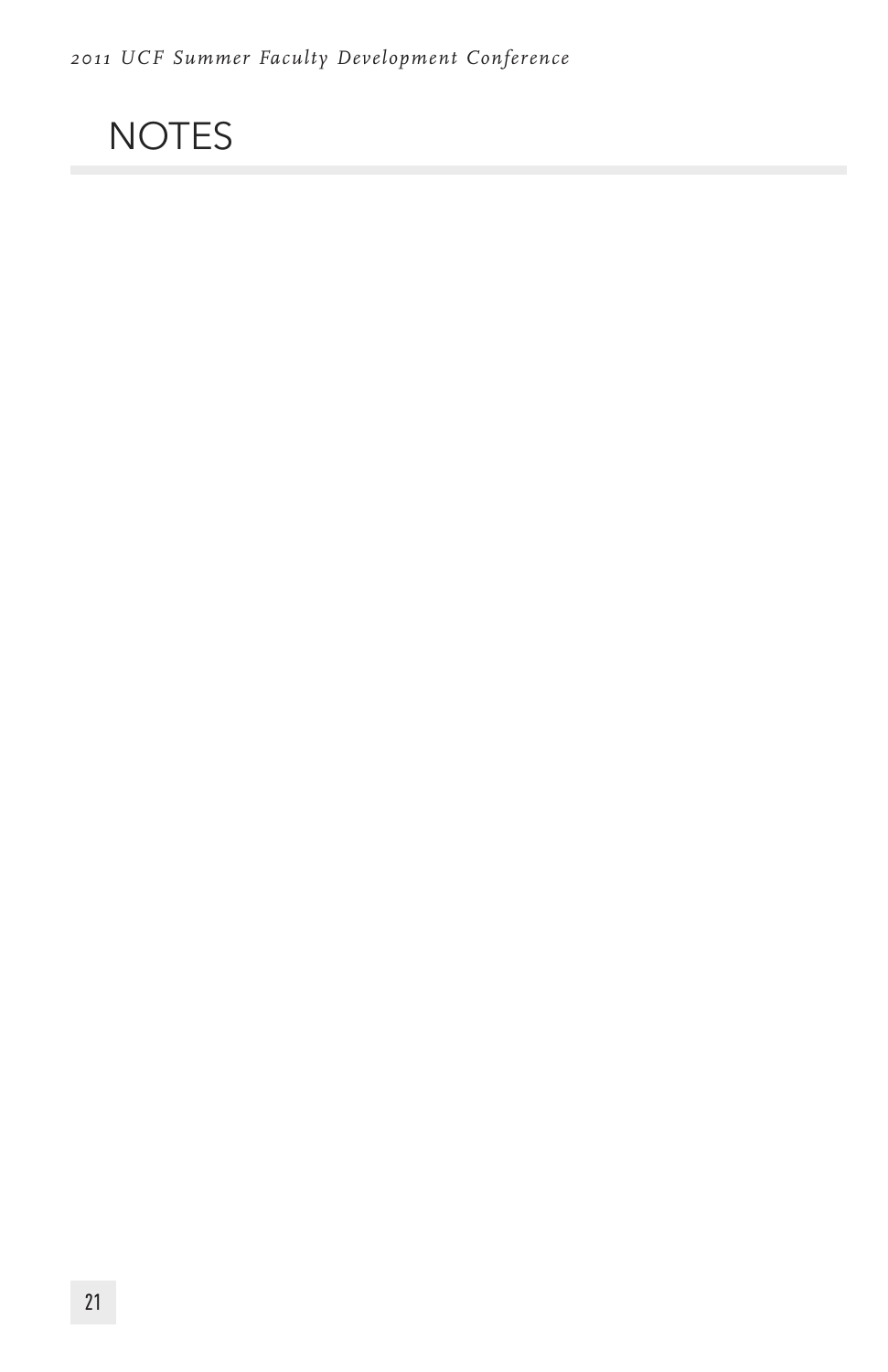## **NOTES**